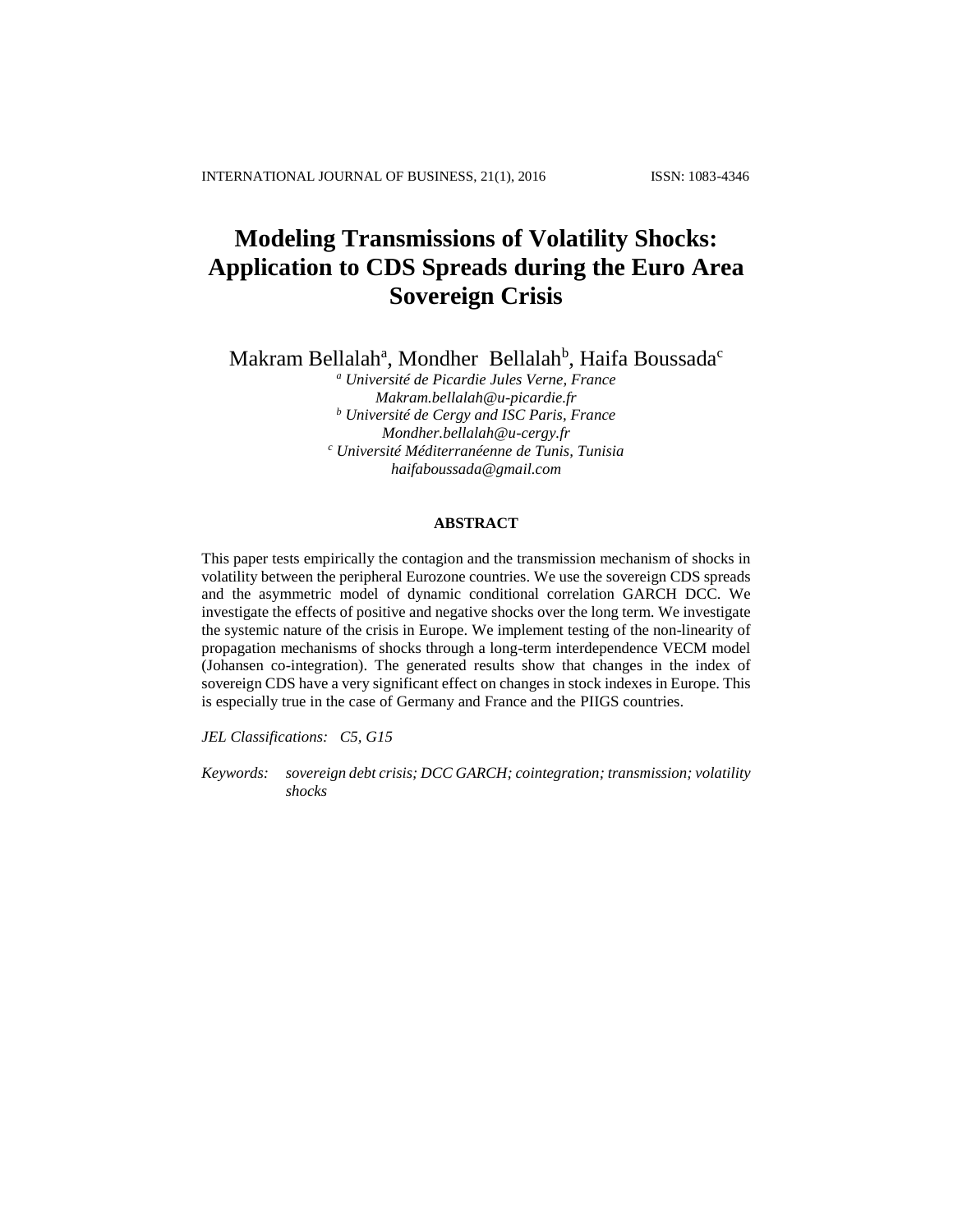## **I. INTRODUCTION**

In the last decade, adverse events have characterized the international financial sphere and in particular the Europe. Indeed, the subprime crisis had impacted financial markets in the world and also Europe, which is seen as the most affected. In 2010, economists start talking about a new outbreak of sovereign debt crisis in Greece. This country shows a growth rate of 4.2% recorded from 2000 to 2007 and became the most indebted country with a huge public debt reaching 152% in 2011. Greece officially began to suffer from the crisis of sovereign debt following the lowering of its sovereign credit rating.

The peripheral Eurozone countries have been affected following a fault overpayment. Thus, a new risk adds to the global economy: the sovereign debt crisis. This extends the global economy into recession, coupled with serious political and social issues. Economists are interested in studying the importance of contagion and its implications for the stability of financial markets. Missio and Watzka (2011) have estimated a model of dynamic conditional correlation (DCC) to analyze the correlation structure of Greek, Portuguese, Spanish, Italian, Dutch, Belgian and Austrian yield spreads bonds on the German yield study contagion in the euro zone. Alter and Beyer (2014) presented an empirical framework to quantify the spillovers. The study is based on technical standards VAR generalized impulse response functions to calculate the indices of infection in Spanish sovereign CDS shock. It shows a high impact on both sovereign CDS in the euro zone and banks during the first half of 2012 compared with 2011.

This article is based on an extension of this stream of the literature and fits into the same perspective. The goal is to test empirically the contagion as the transmission mechanism of shocks in volatility between the peripheral countries of the euro area, based on changes in sovereign CDS spreads. We analyze the transmission of shocks to sovereigns in those markets for the same country indices. We refer in the first time to the modeling of the conditional variance of GARCH multi varied (MGARCH) to empirically test the contagion of sovereign risk among the major countries of the European Union using sovereign CDS spreads. This model has the flexibility of univariate GARCH models associated with parsimonious parametric models for the correlations. The model allows reduction through heteroscedasticity responsible for the persistence of shocks to volatility and the overestimation of cross-correlations.

We present the concept of systemic risk with an empirical test. This allows to better understand its effects and testing transmission market sovereign shock to the financial system of Europe, via the cointegration model. Finally, we test the nonlinearity of propagation mechanisms of shocks estimated through a model of long-term interdependence VECM. The model is based on the cointegration test (Johansen test).

#### **II. SOVEREIGN DEBT: FROM CRISIS TO CRISIS:**

Sovereign debt is defined by Cohen (2012) as "all debts held by the State to its creditors who may be natural persons (companies, banks, individuals, etc.), countries or other organizations (central banks, Reserve Federal...) especially the one held in bonds denominated in foreign currencies." The management of sovereign debt presents economic aspects and political issues. Several states around the world are plunged into a sovereign debt crisis following a bad management and have been victims of significant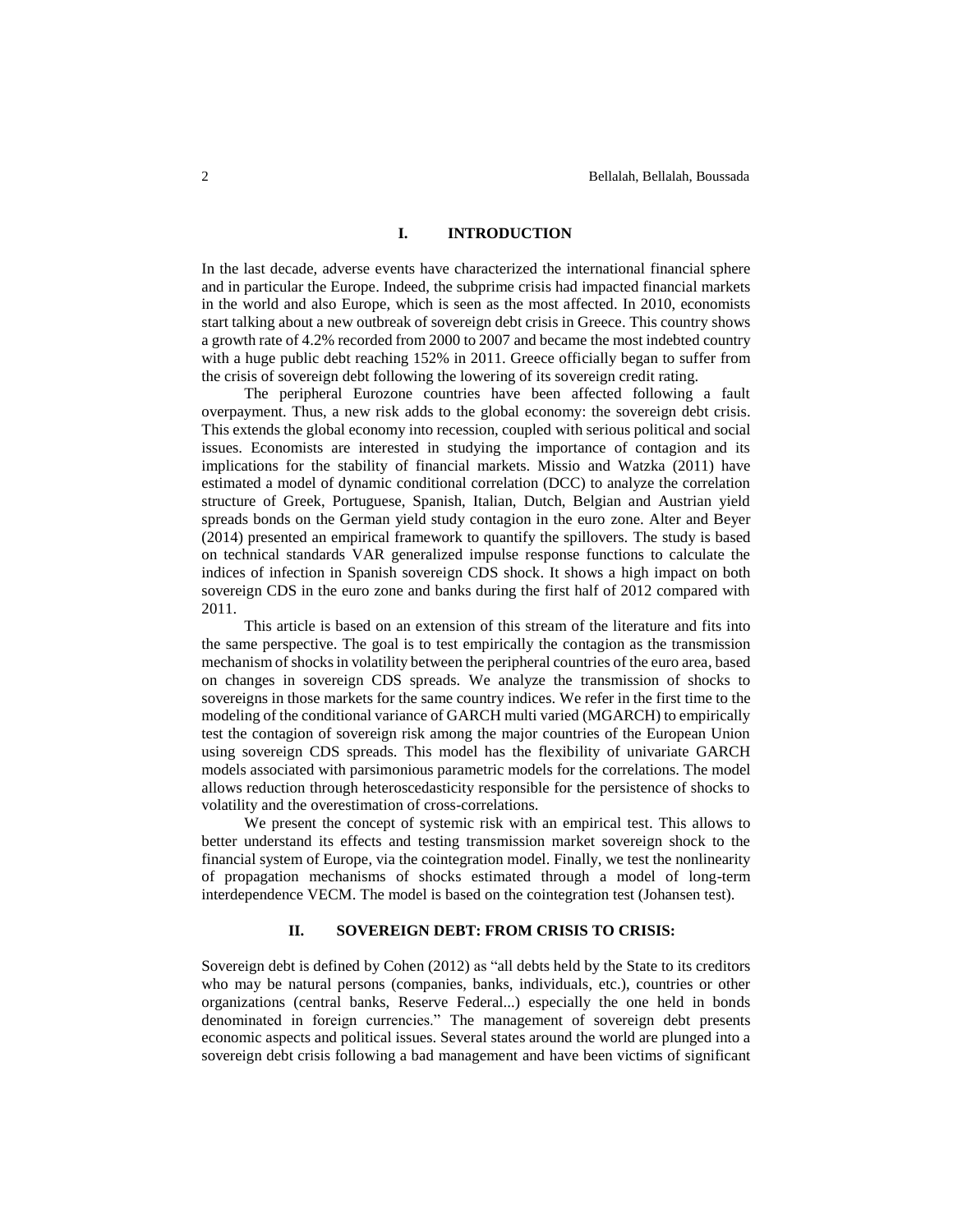consequences. Western sovereign debt crisis of 1980 led to political instability and crisis or war. The Mexican crisis of 1982 affected Mexico, Brazil and Argentina. The crisis in Argentina and the speculative attacks experienced by the Argentine peso led to higher interest rates and unemployment, loss of confidence and a rapid rise in public finances due to the increase in debt service.

In 2010, we observe a birth of another sovereign debt crisis in Greece. It is observed as a direct effect of the subprime crisis, which was triggered in the United States in 2007 and has particularly affected Greece at its two main economic sectors: tourism and shipping. The crisis emerge with the ECB decision to no longer accept bonds as collateral for loans from private banks. The decision increases the risk premium and the rates. The rescue plans adopted by the European Central Bank includes among other things: accepting sovereign debt delisted, putting bilateral loans amounting to 110 billion Euros, the establishment of a European financial Stability Fund (EFSF) (750 billion Euros) by the Ministers of finance the twenty-seven in 2010, setting a new aid in 2001 to  $\epsilon$  110 billion from the IMF. The situation in Greece worsens increasingly following a fault overpayment. The sovereign debt crisis in Greece has quickly affected other peripheral countries of the European Union, such as Italy whose debt reached 120% of GDP or  $\epsilon$  1.9 trillion. Also, the crisis in Spain has tripped due to a budget deficit of 11.2% recorded in 2010 and the deterioration of its rating by the rating agency Standard and Poor's because of its low growth prospects. For Ireland, the subprime crisis has severely affected the banking sector. Then, a significant increase was observed in its public deficit reaching 32% of GDP in 2011. The Portuguese crisis has increased at the beginning of 2011, following a downgrade of its sovereign debt rating of A+ to A- by Standard and Poor's. This caused an increase in the borrowing rate. It is the fear of contagion from the Greek crisis in the whole area that eventually cast doubt on the sustainability of the euro. This is the goal of our next step to review the literature on the effect of contagion.

## **III. THE CONTAGION EFFECT: DEFINITIONS AND LITERATURE REVIEW**

Contagion attracted the attention of economists, politicians and portfolio managers. Several theoretical and empirical works investigates the crisis transmission mechanism. The crisis is considered as the source of outbreak of some crises.

Pericoli and Sbracia (2003) defined contagion as "increasing the probability of a crisis in a country with the advent of a crisis in another country". This definition states that the contagion may occur during financial turbulence when there is an increase in the volatility of asset prices and extends from one market to another market.

For Marais (2003), "contagion occurs when the volatility of asset prices is spreading the crisis countries to other countries." A simultaneous increase in volatility in different markets could be due to normal interdependence between these markets or structural changes affecting international markets links.

According to Forbes and Rigobon (2002), "contagion occurs when cross-border co-movements in asset prices cannot be explained by fundamentals." This definition focuses on the phenomenon of contagion, which is identified by a significant increase in co-movements of prices in markets after a crisis in a market or market group.

For Forbes and Rigobon (2002), "the shift-contagion occurs when the transmission channel is growing or, more generally, changes after a shock in a market."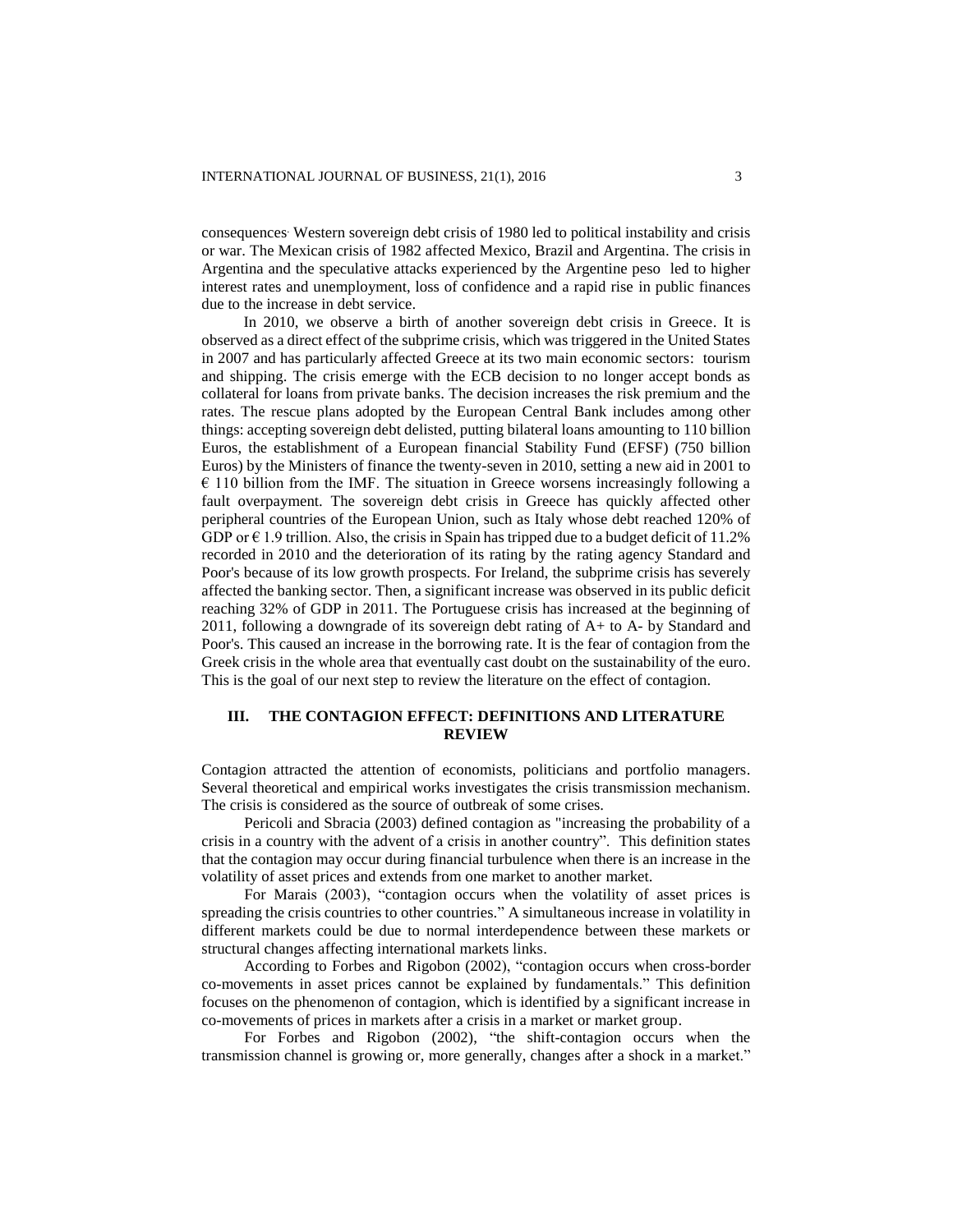Contagion is considered a significant increase links between financial markets due to a specific shock to a country or group of countries. These links can be financial or real (economic fundamentals) links or political ties (political relations between countries)

### **A. Analysis of Unconditional Correlations of Sovereign CDS Spreads in Europe**

The objective of this section is to study the dynamics of correlations between sovereign CDS. CDS are very important parameters for investors all over the world. In fact, diversification strategies for risk minimization depend essentially on correlations between those assets. We will test the statistical significance of the increase in the correlation coefficient between this and the quiet period as well as the crisis based on sovereign CDS spreads of countries in the sample. We show the significance of the impact of the Greek crisis to other countries and the spread volatility contagion for the sovereign sector.

#### **1. Data and methodology**

The data is extracted from Bloomberg and Reuters. We use time series of sovereign CDS spreads of the countries in the sample. The study covers a period of nearly five years from 01 January 2008 to 31 December 2012, in daily frequency. These values are taken in basis points. The following countries are used: the United Kingdom, France, Germany, Italy, Greece, Spain, Portugal, Belgium, Sweden and Ireland. The study covers a period of nearly five years in daily frequency, i.e., 1,274 observations by markets. A selection of two sub-periods is done: the quiet period that spans from 01/01/2008 to 14/01/2010 (i.e., 487 observations per country) and the crisis period, which runs from 15/01/2010 to 31/12/2012 (or 767 per country). This selection is based on the date of the outbreak of sovereign debt crisis. These values are taken in basis points.

#### **2. Interpretations and results**

The correlation coefficient is used to quantify this relationship by the sign of the correlation (positive and negative) and by the strength of this correlation. The interpretation of a correlation coefficient depends on the context and on the objectives.

Following the decomposition of the total time in a quiet period and a crisis period is the date of outbreak of sovereign debt crisis in Greece. It is remarkable at the graphics and the correlation matrix that almost all countries in the sample strongly correlate: the results range from 0.6389 between Ireland-Finland to reach 0.9378 for France-Germany. Denmark-Austria correlation is weak with other countries. The CDS spread in Spain has the most pronounced correlation with all markets. We find that the United Kingdom is highly correlated, but negative sign with the majority of countries.

Figure 1 has witnessed a remarkable evolution of CDS spreads for all countries in the sample for the period 2008-2009. This increase is due to the impact of the subprime crisis and the increased risk of bankruptcy or default on public debt. Following the bailout announced by the IMF to reduce this risk, the trend has resumed at the end of 2009: the spread level before the outbreak of the subprime crisis.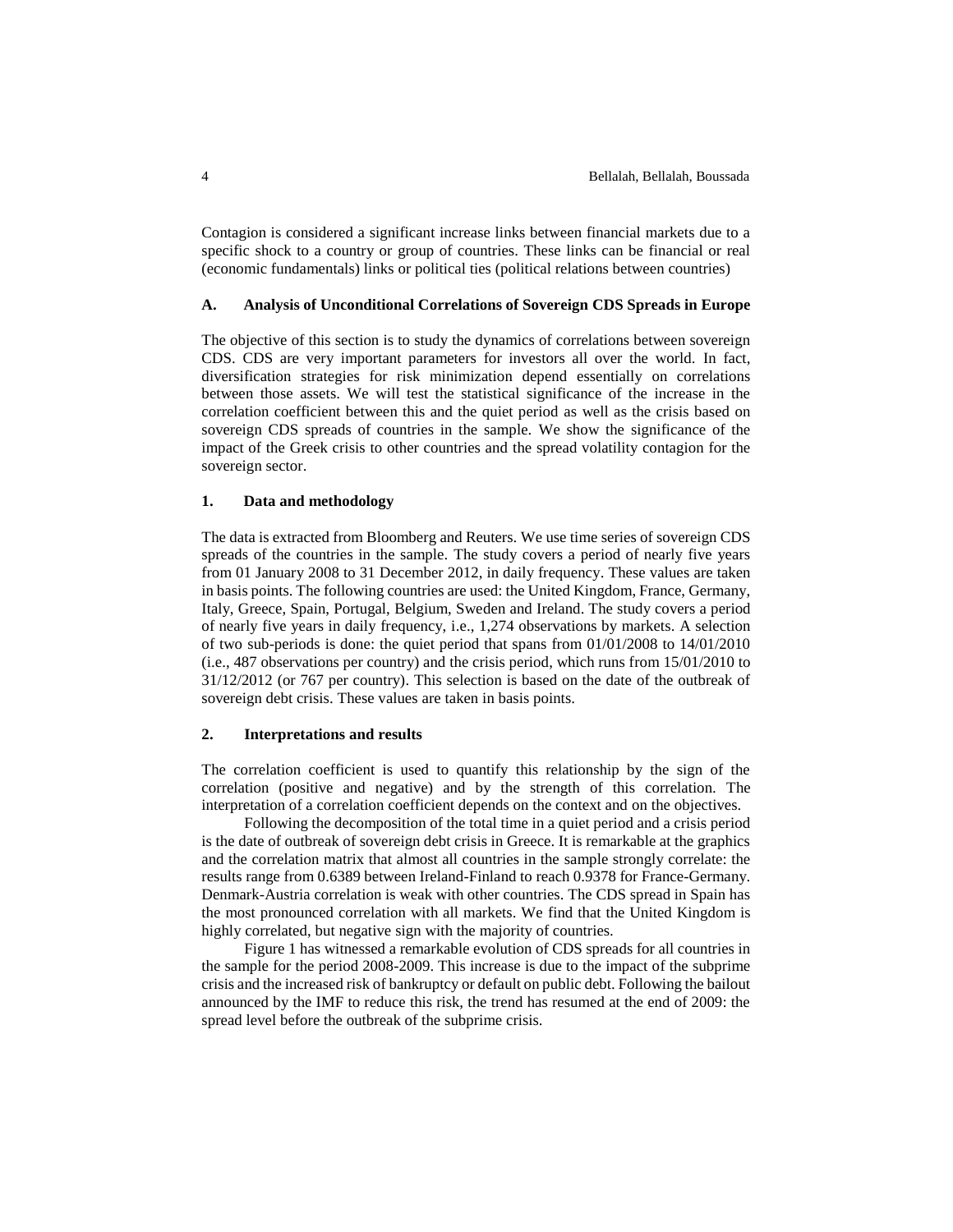

**Figure 1** Graph of the evolution of sovereign CDS spread of the European Union country

Statistics provided by authors with Eviews (Version 7.0)

| Table 1                                                                                |
|----------------------------------------------------------------------------------------|
| Correlation matrix of the sovereign CDS spread of the European Union countries (crisis |
| period)                                                                                |

|           | Germany | Austria | Belgium | Danmark  | Spain   | Finland | France  |
|-----------|---------|---------|---------|----------|---------|---------|---------|
| Germany   | 1.00    | 0.35    | 0.77    | 0.72     | 0.62    | 0.04    | 0.94    |
| Austria   | 0.35    | 1.00    | 0.39    | 0.52     | $-0.03$ | 0.51    | 0.26    |
| Belgium   | 0.77    | 0.39    | 1.00    | 0.83     | 0.76    | $-0.25$ | 0.83    |
| Danmark   | 0.72    | 0.52    | 0.83    | 1.00     | 0.72    | $-0.20$ | 0.75    |
| Spain     | 0.62    | $-0.03$ | 0.76    | 0.72     | 1.00    | $-0.55$ | 0.73    |
| Finland   | 0.04    | 0.51    | $-0.25$ | $-0.20$  | $-0.55$ | 1.00    | $-0.15$ |
| France    | 0.94    | 0.26    | 0.83    | 0.75     | 0.73    | $-0.15$ | 1.00    |
| Greece    | 0.68    | $-0.10$ | 0.77    | 0.68     | 0.85    | $-0.62$ | 0.80    |
| Irland    | 0.78    | 0.43    | 0.71    | 0.84     | 0.60    | $-0.06$ | 0.78    |
| Italy     | 0.80    | $-0.00$ | 0.80    | 0.68     | 0.87    | $-0.36$ | 0.89    |
| Portugal  | 0.84    | 0.22    | 0.83    | 0.80     | 0.78    | $-0.33$ | 0.91    |
| <b>UK</b> | 0.34    | 0.19    | 0.66    | 0.58     | 0.71    | $-0.51$ | 0.45    |
| Sweden    | 0.85    | 0.35    | 0.57    | 0.52     | 0.40    | 0.27    | 0.81    |
|           |         |         |         |          |         |         |         |
|           | Greece  | Irland  | Italy   | Portugal |         | UK      | Sweden  |
| Germany   | 0.68    | 0.78    | 0.80    | 0.84     |         | 0.34    | 0.85    |
| Austria   | $-0.10$ | 0.43    | $-0.00$ | 0.22     |         | 0.19    | 0.35    |
| Belgium   | 0.77    | 0.71    | 0.80    | 0.83     |         | 0.66    | 0.57    |
| Danmark   | 0.68    | 0.84    | 0.68    | 0.80     |         | 0.58    | 0.52    |
| Spain     | 0.85    | 0.60    | 0.87    | 0.78     |         | 0.71    | 0.40    |
| Finland   | $-0.62$ | $-0.06$ | $-0.36$ | $-0.33$  |         | $-0.51$ | 0.27    |
| France    | 0.80    | 0.78    | 0.89    | 0.91     |         | 0.45    | 0.81    |
| Greece    | 1.00    | 0.62    | 0.87    | 0.88     |         | 0.59    | 0.44    |
| Irland    | 0.62    | 1.00    | 0.65    | 0.80     |         | 0.27    | 0.59    |
| Italy     | 0.87    | 0.65    | 1.00    | 0.86     |         | 0.57    | 0.68    |
| Portugal  | 0.88    | 0.80    | 0.86    | 1.00     |         | 0.51    | 0.62    |
| UK        | 0.59    | 0.27    | 0.57    | 0.51     |         | 1.00    | 0.17    |
| Sweden    | 0.44    | 0.59    | 0.68    | 0.62     |         | 0.17    | 1.00    |

Statistics provided by authors with Eviews (Version 7.0)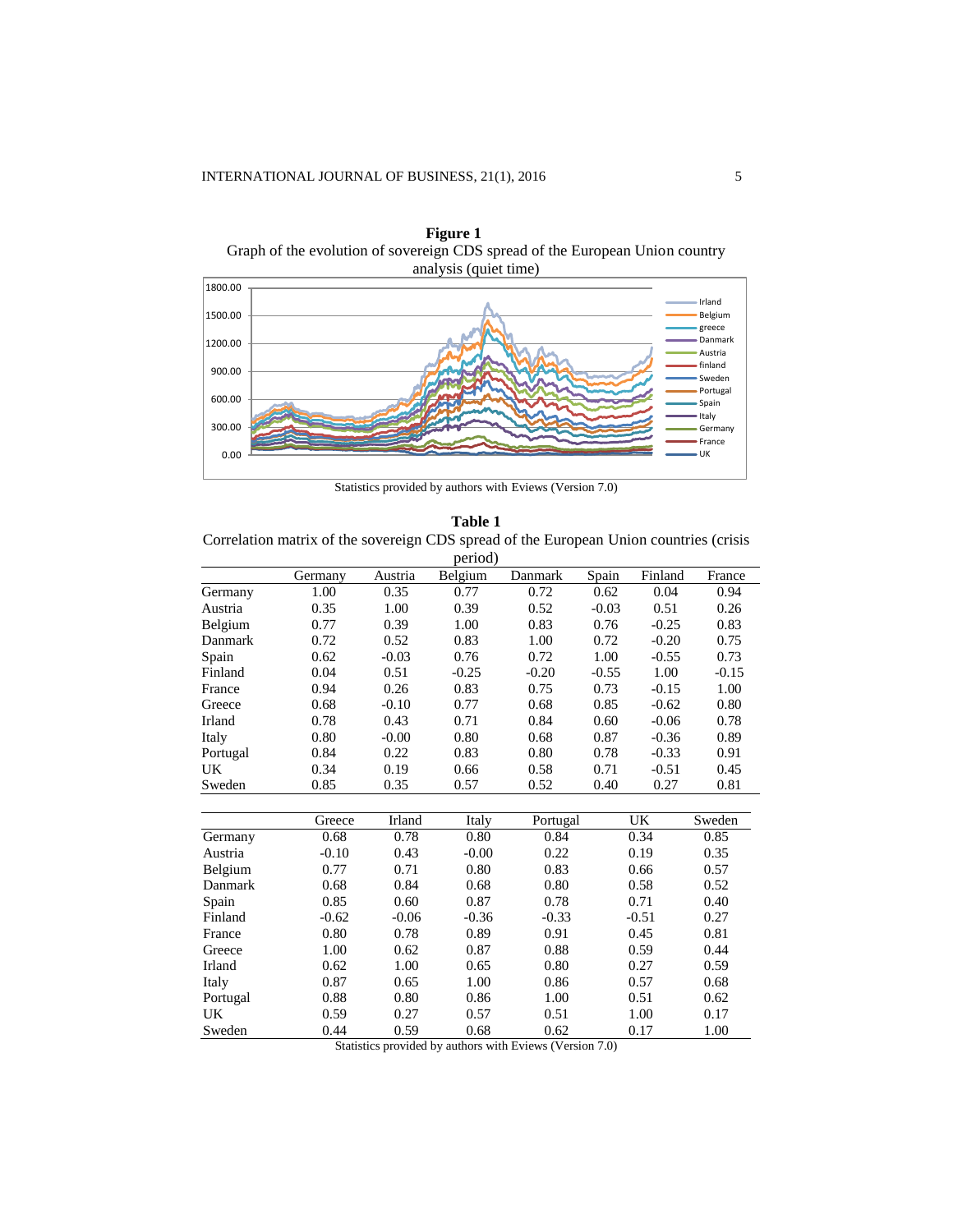During the crisis, the graphics of the evolution of sovereign CDS spread in Figure 2 show a breakdown between the countries at the level of the correlation matrix. Indeed, we note that the correlation coefficients between the PIIGS countries with France-Germany are steadier in times of crisis than stable periods and decrease in Finland, Austria and Sweden.

These findings indicate that the sovereign debt crisis in Greece is quickly transmitted to the PIIGS countries, but also to Germany and France. The sovereign debt crisis had no significant impact on the evolution of spread sovereign CDS in some countries as Austria and Sweden, which has a relatively stable correlation with other countries in the sample.



Statistics provided by authors with Eviews (Version 7.0)

## **B. Asymmetric Dynamic Conditional Correlation Model (DCC-GARCH (1.1)) of Sovereign CDS Spreads**

To investigate empirically the effect of contagion from sovereign debt crisis in Europe, we review a version of the multivariate GARCH model: the model of dynamic conditional correlation (DCC) and via the one estimated using the program WINRATS software (version 8.2). This model was estimated in two steps. In the first step, we estimate the univariate return series with a GARCH process. Then, in a second step, we used the residuals of various multi-series to estimate the dynamic correlations. This model is often preferred because it has the flexibility of univariate GARCH processes and parsimony of parametric estimation models of dynamic correlations. Thus, it can test the volatility spillovers between countries in the sample. The analysis allows demonstrating the significance of the impact of the Greek crisis to other countries and the spreading volatility contagion for the sovereign sector.

Several studies try to obtain reliable estimates of correlations of assets over 20 years. The study of correlation is useful for the detection of contagion via the transmission phenomena of volatility shocks.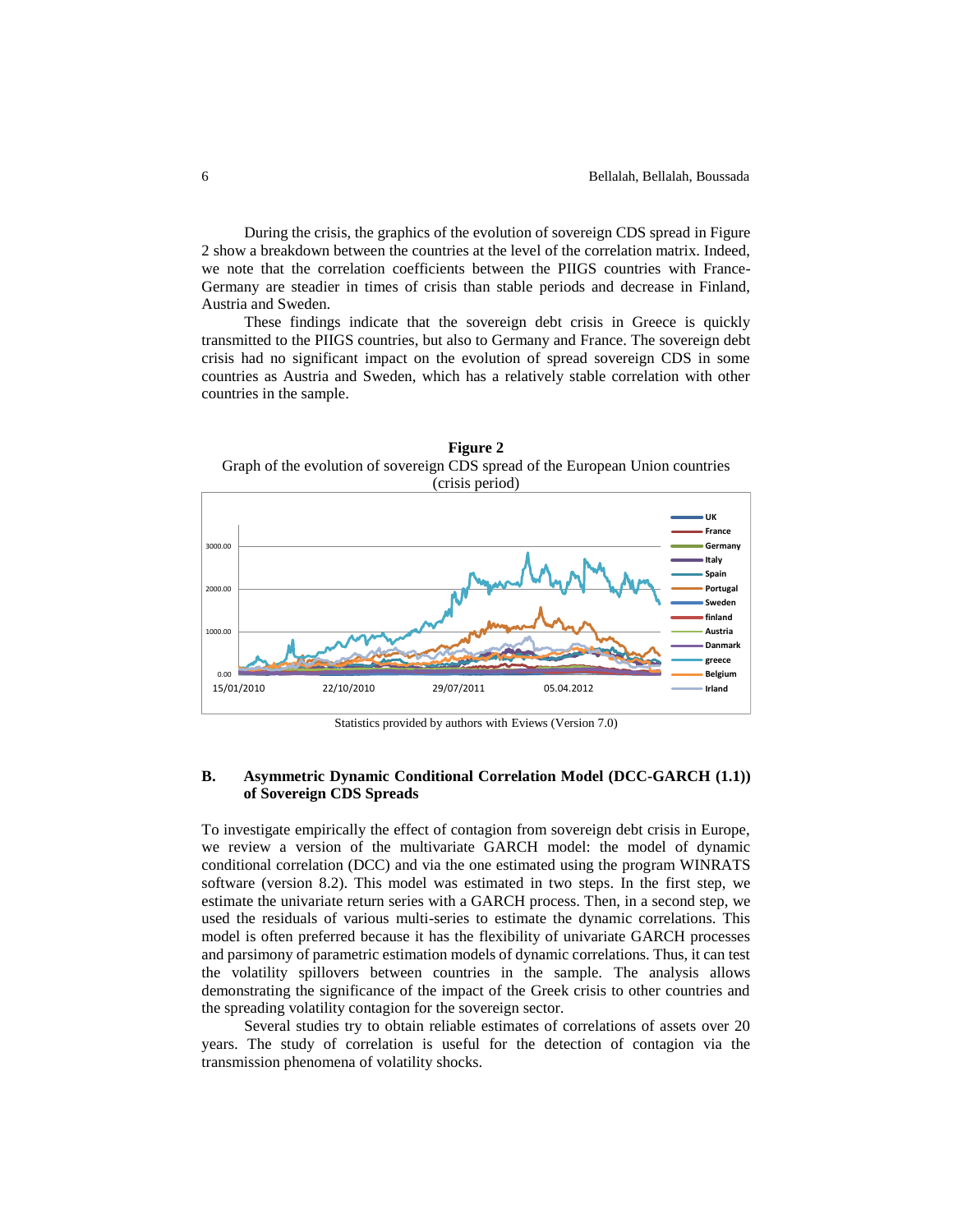Bollerslev, Engle and Wooldridge (1988) introduced for the first time, the concept of dynamic covariance. They used the GARCH multi varied to calculate the dividend yield VTR functions in the risk premium of the market. Engle and Sheppard (2001) introduced a new class of models varied entitled "Models of conditional correlations." The asymmetric DCC-GARCH model (1.1) is built on the idea of modeling the conditional variances and correlations instead of simple modeling conditional covariance matrix. The conditional covariance matrix is decomposed into conditional standard deviations and correlation matrix:  $H_t = D_t R_t D_t$ , where  $D_t = \text{diagonal} \left( \sqrt{h_{i,t}} \right)$ : diagonal matrix of conditional volatility of univariate GARCH models.

The information contained in  $D_t$  are generated by the GARCH (p, q) can be formulated as follows:

$$
h_{i,t} = w_t + \sum_{p=1}^{p_i} \alpha_{ip} \varepsilon_{it-p}^2 + \sum_{q=1}^{Q_i} \beta_{iq} h_{it-q}, \ \forall_i = 1,2
$$
 (1)

where  $R_t = P_{ij,t}$ , which is the coefficient matrix of conditional correlations varies over time. A is the square residues delayed; and  $\beta$  is the conditional variance delayed, w:asymmetric term. The parameters  $(\alpha, \beta, w)$  of the DCC model are estimated by the method of maximum likelihood.

Engle (2002) adopts a structure of GARCH in modeling the dynamics of conditional correlations. Indeed, a DCC process of order (M, N) is described as follows:

$$
R_t = (Q_t^*)^{-1} Q_t (Q_t^*)^{-1}
$$
 (2)

$$
Q_{t} = \left(1 - \sum_{m=1}^{M} a_{m} - \sum_{n=1}^{N} b_{\pi}\right) \overline{Q} + \sum_{m=1}^{M} a_{m} \left(\delta_{t-m} \delta_{t-m}^{'}\right) + \sum_{n=1}^{N} b_{n} Q_{t-n}
$$
(3)

with  $\delta_t = \{ \varepsilon_{it} / \sqrt{h_{i,t}} \}$ , which is the vector that contains the standardized residuals.  $\overline{Q} = E(\delta_t, \delta_t)$  is the matrix of marginal variance-covariance standard residues univariate models for each series of asset returns.  $(a_m, b_n)$  is the parameters that are supposed to intercept, respectively, the effects of shocks and dynamic correlations delayed on the contemporary level of the latter.  $Q_t^*$  is the diagonal matrix containing the square root of the elements of the main diagonal de $Q_t$ .

$$
Q_t^* = \begin{bmatrix} \sqrt{q_{11}} & \cdots & 0 \\ \vdots & \ddots & \vdots \\ 0 & \cdots & \sqrt{q_{tt}} \end{bmatrix}
$$
 (4)

The conditional correlation t is based on all information available at t-1. Since it is based on the standardized residuals of the univariate model, the conditional correlation matrix is nothing but the matrix of conditional variance-covariance of the error terms.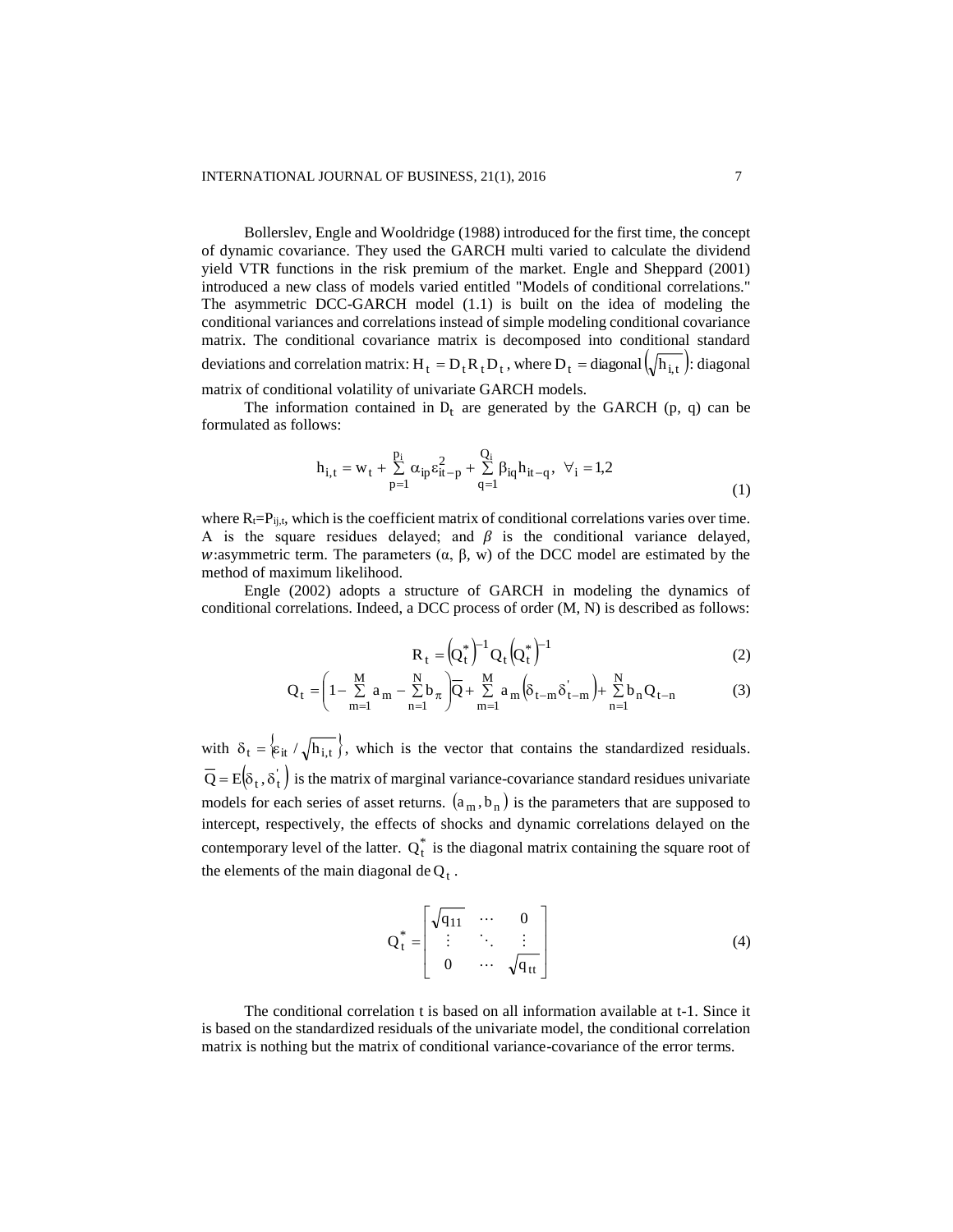The conditional correlation is written as follows:

$$
p_{12,t} = \frac{E_{t-1}(r_{1,t}, r_{2,t})}{\sqrt{E_{t-1}(r_{1,t})^2 E_{t-1}(r_{2,t})^2}}
$$
(5)

Engle (2002) showed that the log-likelihood function can be estimated as follows:

$$
L = -\frac{1}{2} \sum_{t=1}^{T} \left( n \log(2\pi) + 2 \log |D_t| + \log |R_t| + \varepsilon_t^{\prime} R_t^{-1} \varepsilon_t \right) \tag{6}
$$

Note that the data will be used in our study are time series of sovereign CDS spread of the countries considered in the sample. These spreads are used to measure the overall evolution of market returns.

The distributions of the growth of sovereign CDS are calculated based on the time series of sovereign CDS spreads using the following formula:

$$
r_{t} = (\log(p_{t}) - \log(p_{t-1})) * 100
$$
\n(7)

Due to the complexity of the multivariate GARCH DCC model, our study is limited to the study of contagion of 10 most dynamic markets in terms of changes in sovereign CDS spread.

#### **1. Results and interpretations**

The following Table 2 shows the estimated parameters of the multivariate DCC-GARCH model for the quiet period and the crisis period.

After estimating the DCC-GARCH model, we obtain the model parameters  $\alpha$ ,  $\beta$ , and  $\omega$  for all countries in the two periods: the quiet period and the crisis period. Table 2 shows the persistence of short-term  $\alpha$ ) that remains strong and statistically significant in most equations of the conditional variance. The parameter  $\alpha$  is generally very close to 0 and much smaller than the parameter  $\beta$ . In addition, the  $\beta$  coefficient is close to 1 in all countries, except for the case of Sweden and Germany. This indicates a strong presence of the phenomenon of long-term persistence. Nevertheless, the sum of the two parameters  $(\alpha + \beta)$  is very close to unity. This demonstrates the importance of the persistence of the conditional variance of the series studied.

For example, in the case of Greece, the  $\alpha$  parameter is four times smaller than the β parameter. This means that the conditional volatility of Greece is strongly influenced by the conditional volatility in the previous period and is less influenced by the new information. The spread of sovereign CDS depends on the state capacity to repay its debts to third parties. Therefore, forecasts of future developments spreads are based on information available today. The arrival of new market information leads investors to revise the values of CDS, which vary its spread. This means that the conditional volatility of spreads is influenced by new information arrival into the markets.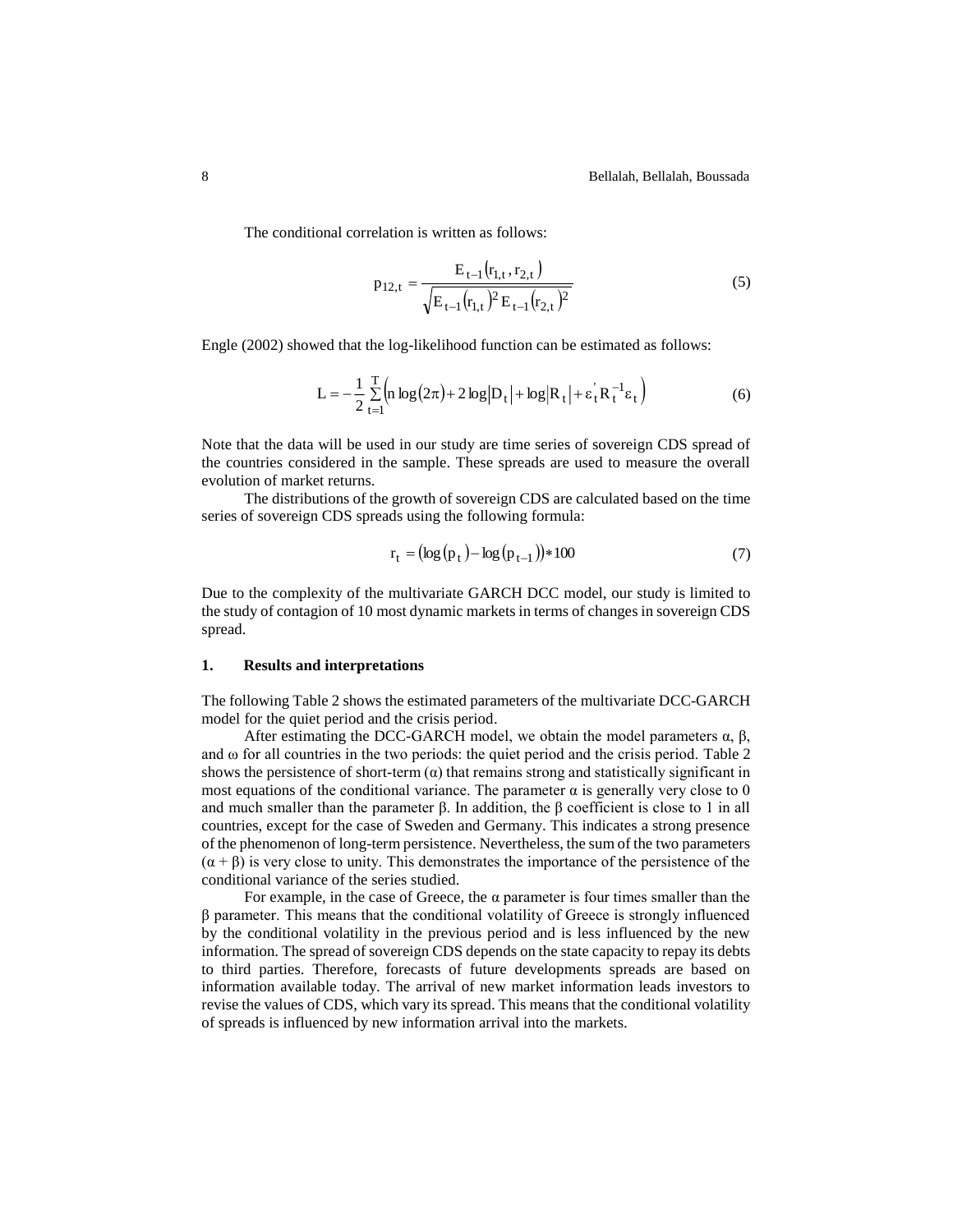|              | Statistics of GARCH (1.1) multi varied (quiet time) |                                                               |                                                                                                                                                                     |                                                           |               |  |  |  |
|--------------|-----------------------------------------------------|---------------------------------------------------------------|---------------------------------------------------------------------------------------------------------------------------------------------------------------------|-----------------------------------------------------------|---------------|--|--|--|
|              | U.K                                                 | <b>FRANCE</b>                                                 | Germany                                                                                                                                                             | Italy                                                     | Spain         |  |  |  |
| W            | $3.11^*$                                            | $15.17*$                                                      | $21.59*$                                                                                                                                                            | $0.45*$                                                   | $3.34*$       |  |  |  |
|              | (3.84)                                              | (6.12)                                                        | (9.65)                                                                                                                                                              | (2.58)                                                    | (3.67)        |  |  |  |
| X            | $0.59*$                                             | $0.51*$                                                       | $1.72*$                                                                                                                                                             | $0.19*$                                                   | $0.30*$       |  |  |  |
|              | (6.94)                                              | (4.75)                                                        | (7.02)                                                                                                                                                              | (6.85)                                                    | (4.54)        |  |  |  |
| B            | $0.58*$                                             | $0.25*$                                                       | $0.00*$                                                                                                                                                             | $0.83*$                                                   | $0.61*$       |  |  |  |
|              | (16.42)                                             | (3.48)                                                        | (4.46)                                                                                                                                                              | (55.78)                                                   | (8.62)        |  |  |  |
| Multivariate | DCC equation                                        |                                                               | $h_{i,t} = w_i + \underset{p=1}{\overset{p_i}{\sum}} \alpha_{ip} \epsilon_{it-p}^2 + \underset{q=1}{\overset{Q_i}{\sum}} \beta_{iq} h_{it-q} \ , \ \forall_i = 1,2$ |                                                           |               |  |  |  |
| $\theta_1$   |                                                     | $0.02*$                                                       |                                                                                                                                                                     |                                                           |               |  |  |  |
|              |                                                     | (2.70)                                                        |                                                                                                                                                                     |                                                           |               |  |  |  |
| $\theta_2$   |                                                     | $0.74*$                                                       |                                                                                                                                                                     |                                                           |               |  |  |  |
|              |                                                     | (6.77)                                                        |                                                                                                                                                                     |                                                           |               |  |  |  |
|              |                                                     |                                                               |                                                                                                                                                                     |                                                           |               |  |  |  |
|              | <b>PORTUGAL</b>                                     | <b>SUEDE</b>                                                  | <b>GREECE</b>                                                                                                                                                       | <b>BELGIUM</b>                                            | <b>IRLAND</b> |  |  |  |
| W            | $1.67*$                                             | $22.62*$                                                      | $2.25*$                                                                                                                                                             | $0.71*$                                                   | $1.95*$       |  |  |  |
|              | (4.35)                                              | (7.91)                                                        | (3.77)                                                                                                                                                              | (3.06)                                                    | (2.62)        |  |  |  |
| $\mathbf X$  | $0.30*$                                             | $0.29*$                                                       | $0.20*$                                                                                                                                                             | $0.17*$                                                   | $0.14*$       |  |  |  |
|              | (7.02)                                              | (3.40)                                                        | (6.07)                                                                                                                                                              | (5.92)                                                    | (4.36)        |  |  |  |
| β            | $0.72*$                                             | $0.10*$                                                       | $0.77*$                                                                                                                                                             | $0.81*$                                                   | $0.78*$       |  |  |  |
|              | (28.48)                                             | (1.02)                                                        | (27.10)                                                                                                                                                             | (29.83)                                                   | (14.37)       |  |  |  |
|              | Multivariate DCC equation                           |                                                               | $h_{i,t} = w_i + \sum_{i}^{p_i} \alpha_{ip} \varepsilon_{it-p}^2$<br>$p=1$                                                                                          | + $\sum \beta_{iq} h_{it-q}$ , $\forall_i = 1,2$<br>$q=1$ |               |  |  |  |
|              |                                                     | Statistics provided by outbors with WIND ATS (Version $9.2$ ) |                                                                                                                                                                     |                                                           |               |  |  |  |

**Table 2**

Statistics provided by authors with WINRATS (Version 8.2)

\*: Statistical significance at the 1% level.

This is confirmed by the persistence phenomena in the evolution of correlation between the spread of sovereign CDS. The parameter measuring the degree of inertia  $\theta_2$ is close to 1: the more persistent effects of shocks in the evolution of correlations (i.e., when the correlation coefficient reaches a given under the effect of shock level, there is still some time). This coefficient is 0.744. This corroborates the results on the existence of phenomena marked persistence of volatility, which is an indicator of the same nature as the covariance (or correlation). It is not surprising that the phenomenon of persistence of stylized facts considered in the analysis of variance of the stock markets, also check for correlations. The  $\theta_1$  parameter posted a 0.024 level, considered low, so low weight significance of recent shocks correlations.

In the following analysis, we focus on the evolution of correlations adjusted period of stability, and study the projected future trend. The estimated GARCH DCC (1 .1) allows considering the spread of the sovereign debt crisis among European countries. The Figure is available upon request, it illustrate the conditional correlation of returns of the markets studied, and an overview of the expected 100 observations for the next trend. Since the composition of the sample is large, the graph is limited by a group of dynamic figure of the correlation of each country. The correlation coefficients vary over time: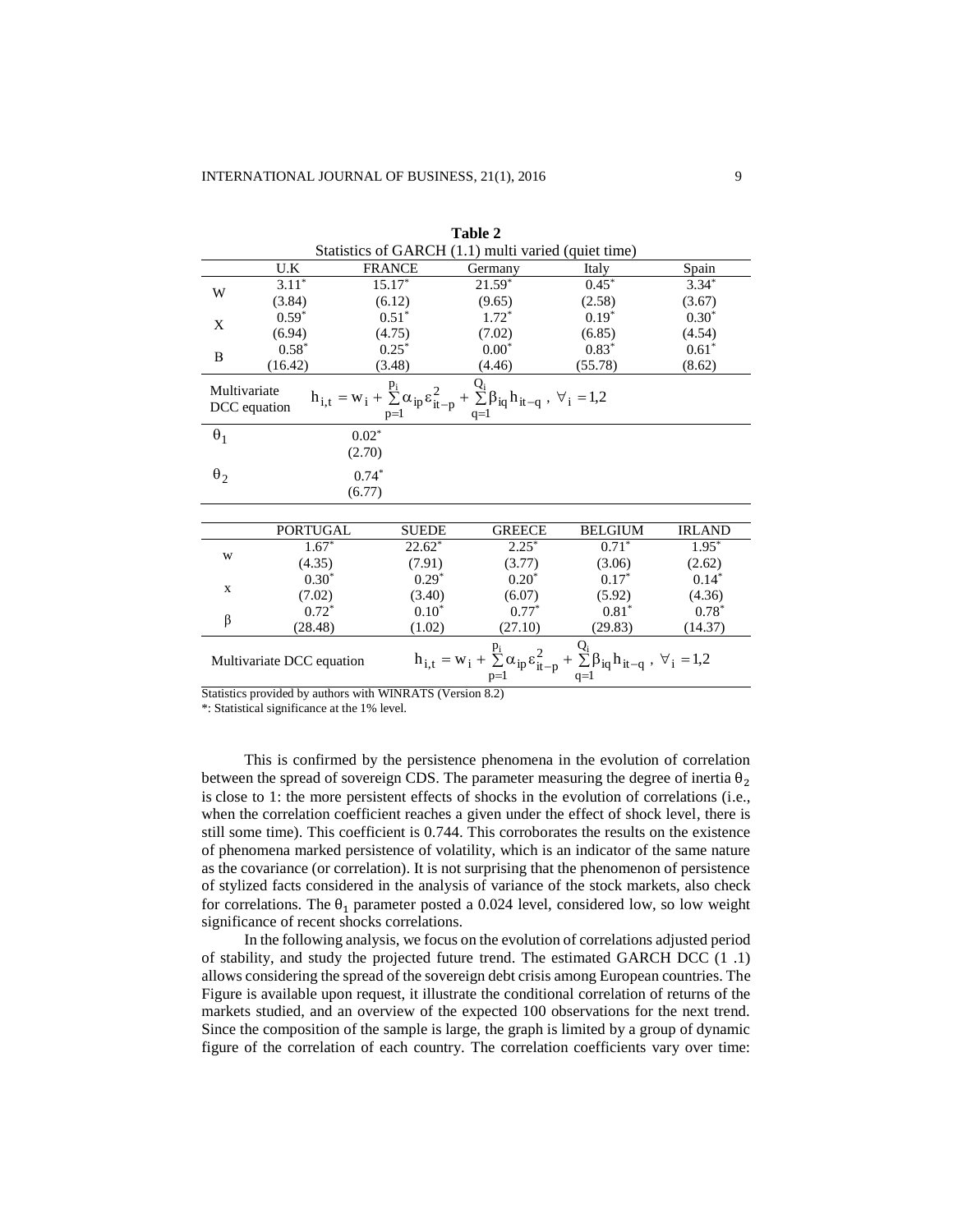positive and negative changes in all markets. The results of GARCH DCC (1.1) indicate that during the period 2008-2009, the subprime crisis has had a clearly significant impact on the conditional correlations between European countries. We can deduce that the shock affecting Europe has a significant influence on the spread of sovereign CDS. There would be compensated (or corrections) the effects of positive and negative shocks over the long term.

For the crisis period, the parameters of the conditional variance of the ten markets are relatively close. The persistence of short-term  $(\alpha)$  remains very strong in that quiet period and statistically significant in most equations of the conditional variance. The positive β coefficient close to 1 in all cases ranges from 0.623 to 0.92 in Greece-suede. This indicates a strong presence of the phenomenon of long-term persistence. The sum of the two parameters  $(\alpha + \beta)$  is very close to unity. This demonstrates the importance of the persistence of the conditional variance of the series studied.

**Table 3**

| Table 3              |                                                                                                                                                                                                     |                     |                                                                                                                                                                                  |           |         |  |  |  |  |  |  |
|----------------------|-----------------------------------------------------------------------------------------------------------------------------------------------------------------------------------------------------|---------------------|----------------------------------------------------------------------------------------------------------------------------------------------------------------------------------|-----------|---------|--|--|--|--|--|--|
|                      | Statistics of multivariate GARCH (1.1) (crisis time)                                                                                                                                                |                     |                                                                                                                                                                                  |           |         |  |  |  |  |  |  |
|                      | U.K                                                                                                                                                                                                 | <b>FRANCE</b>       | Germany                                                                                                                                                                          | Italy     | Spain   |  |  |  |  |  |  |
|                      | $2.82*$                                                                                                                                                                                             | $0.29*$             | $1.72*$                                                                                                                                                                          | $1.63*$   | $0.88*$ |  |  |  |  |  |  |
| W                    | (2.80)                                                                                                                                                                                              | (1.49)              | (0.61)                                                                                                                                                                           | (1.32)    | (0.39)  |  |  |  |  |  |  |
| $\mathbf{X}$         | $0.24*$                                                                                                                                                                                             | $0.09*$             | $0.15*$                                                                                                                                                                          | $0.19*$   | $0.14*$ |  |  |  |  |  |  |
|                      | (3.74)                                                                                                                                                                                              | (4.37)              | (1.29)                                                                                                                                                                           | (1.12)    | (0.85)  |  |  |  |  |  |  |
| $\boldsymbol{\beta}$ | $0.65*$                                                                                                                                                                                             | $0.90*$             | $0.74*$                                                                                                                                                                          | $0.75*$   | $0.83*$ |  |  |  |  |  |  |
|                      | (10.95)                                                                                                                                                                                             | (43.98)             | (2.90)                                                                                                                                                                           | (5.13)    | (3.69)  |  |  |  |  |  |  |
| Multivariate         | DCC equation                                                                                                                                                                                        |                     | $h_{i,t} = w_i + \sum\limits_{p = 1}^{{p_i}} {\alpha _{ip}^{}{\varepsilon _{it - p}^2}} + \sum\limits_{q = 1}^{{Q_i}} {{\beta _{iq}}^{}{h_{it - q}}^{} \;,\;{\forall _i} = 1,2}$ |           |         |  |  |  |  |  |  |
| $\theta_1$           |                                                                                                                                                                                                     | $0.01*$<br>(5.64)   |                                                                                                                                                                                  |           |         |  |  |  |  |  |  |
| $\theta_2$           |                                                                                                                                                                                                     | $0.98*$<br>(147.49) |                                                                                                                                                                                  |           |         |  |  |  |  |  |  |
|                      | <b>PORTUGAL</b>                                                                                                                                                                                     | Sweden              | <b>GREECE</b>                                                                                                                                                                    | Belgium   | Irish   |  |  |  |  |  |  |
|                      | $1.21*$                                                                                                                                                                                             | $0.20*$             | $1.93*$                                                                                                                                                                          | $-0.07*$  | $1.05*$ |  |  |  |  |  |  |
| W                    | (0.90)                                                                                                                                                                                              | (1.65)              | (0.86)                                                                                                                                                                           | $(-0.34)$ | (1.51)  |  |  |  |  |  |  |
|                      | $0.15*$                                                                                                                                                                                             | $0.05*$             | $0.36*$                                                                                                                                                                          | $-0.01*$  | $0.32*$ |  |  |  |  |  |  |
| $\mathbf X$          | (1.70)                                                                                                                                                                                              | (2.25)              | (5.30)                                                                                                                                                                           | $(-1.24)$ | (6.56)  |  |  |  |  |  |  |
|                      | $0.79*$                                                                                                                                                                                             | $0.94*$             | $0.62*$                                                                                                                                                                          | $1.01*$   | $0.68*$ |  |  |  |  |  |  |
| β                    | (5.29)                                                                                                                                                                                              | (36.17)             | (3.63)                                                                                                                                                                           | (34.23)   | (9.94)  |  |  |  |  |  |  |
|                      | $h_{i,t} = w_i + \underset{p=1}{\overset{p_i}{\sum}} \alpha_{ip} \epsilon_{it-p}^2 + \underset{q=1}{\overset{Q_i}{\sum}} \beta_{iq} h_{it-q} \ , \ \forall_i = 1,2$<br>Multivariate<br>DCC equation |                     |                                                                                                                                                                                  |           |         |  |  |  |  |  |  |

Statistics provided by authors with WINRATS (Version 8.2).

\* significance at the 1% level.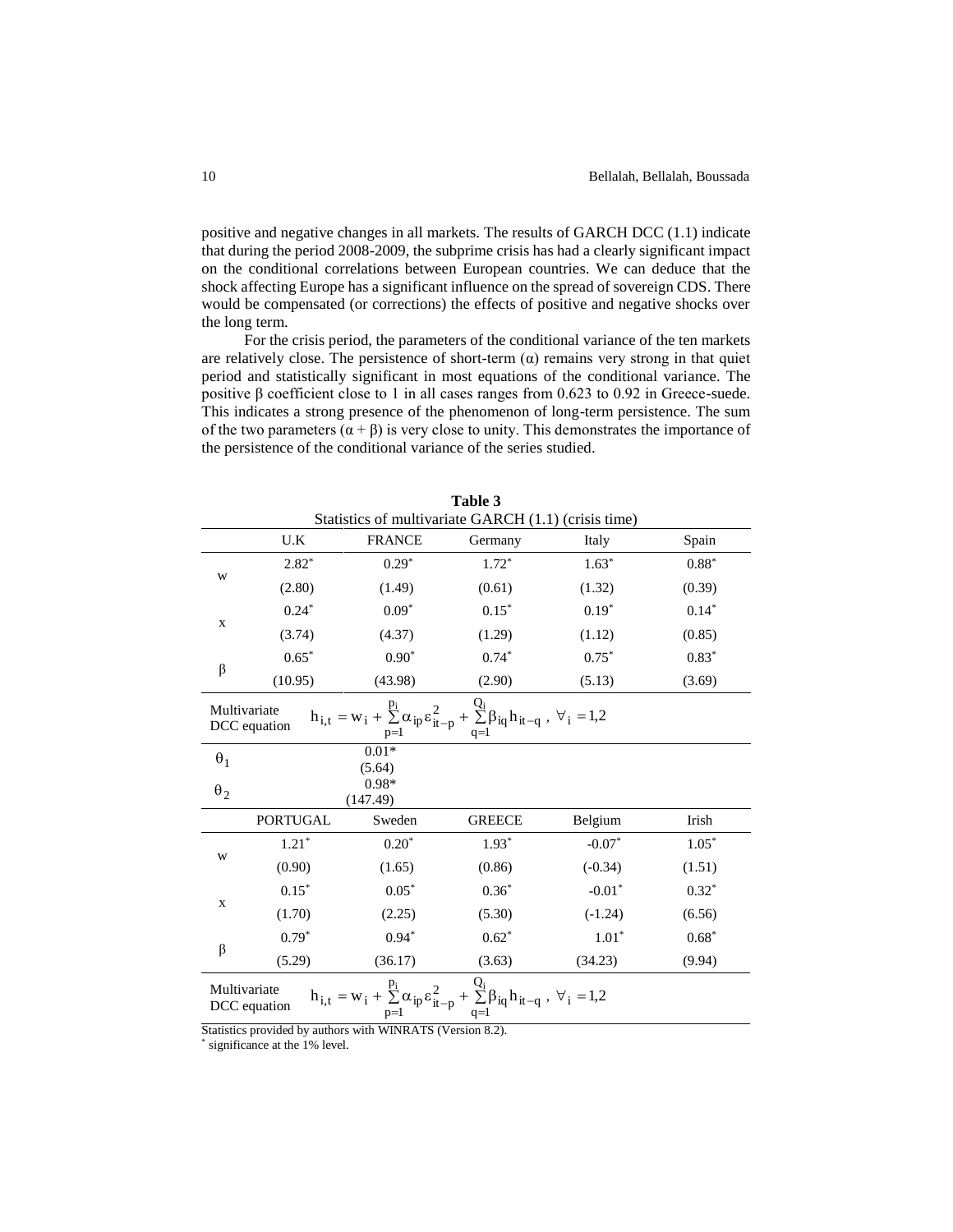For the case of Portugal, the  $\alpha$  parameter is three times smaller than the  $\beta$ parameter. This means that the conditional volatility of Portugal is strongly influenced by the conditional volatility of the previous period, and, is less influenced by the new information. If these results with that of the quiet period are compared, we see that the  $\alpha$ parameter was 2 times smaller than the β parameter for the same country. Hence, the effect of the sovereign debt crisis highlights the influence of the conditional volatility with the period prior to that period of stability: this means that the crisis of sovereign CDS spreads are much more influenced by the new information arrival.

The presence of persistence phenomena in the evolution of correlation between the spread of sovereign CDS is confirmed. Indeed, over the parameter measuring the degree of inertia  $\theta_2$ worth 0.988 here. This corroborates the results on the existence of phenomena marked persistence of volatility, which is an indicator of the same nature as the covariance (or correlation). It is not surprising that the phenomenon of persistence of stylized facts considered in the analysis of variance of the stock markets, also check for correlations. As a result of record,  $\theta_1$  is 0.0087, considered low significance of the weight of recent shocks on correlations.

In what follows we will be interested in the evolution of correlations adjusted period of stability, and a study on the projected future trend and that of 100 observations. The figure is available upon request, which illustrates the conditional correlation of returns of the markets studied in crisis and an overview of the expected 100 observations for the next trend. The figure shows that the correlation coefficients vary over time: positive and negative changes. The results of GARCH DCC (1.1) react much more similarly to various shocks affecting the CDS markets in periods of stability. The sovereign debt crisis in Greece had a clearly significant impact on conditional correlations between European countries. We can infer that shocks in Europe have a significant influence on the spread of sovereign CDS. There would be compensations (or corrections) for the effects of positive and negative shocks on long period.

#### **C. Impact of Sovereign Debt Crisis in the European Financial System**

The sovereign debt crisis in the euro zone began in early 2010 by the Greek debt crisis. It started with the declaration that the budget deficit of Greece in 2009 will be more than 12% of its GDP. This is far from the prescribed figure by the European Union (EU), 3% ceiling. At this point in time, Greek debt problem triggered. After the downgrade of its sovereign credit rating, Greece officially begins to suffer from the crisis of sovereign debt. Three other European countries, namely Portugal, Ireland and Spain have a deficit level far exceeding the 3% prescribed in the "Convention on the stability and growth" as defined by EU.

Despite the financial bailout of the Greek State initiated by other countries in the euro area and the IMF, rating agencies degrade the sovereign debt of this country and Ireland's turn to in crisis following the necessary rescue its banks due to excessive private debt.

The debt of Greece, Spain and Portugal is no longer an issue for one country, but affects Europe and become a World problem. At the Forum of Davos 2010 on the global economy, participants indicated that the next crisis will be that of sovereign debt. Debt problem become a major concern worldwide. For the debt problem in Europe, it is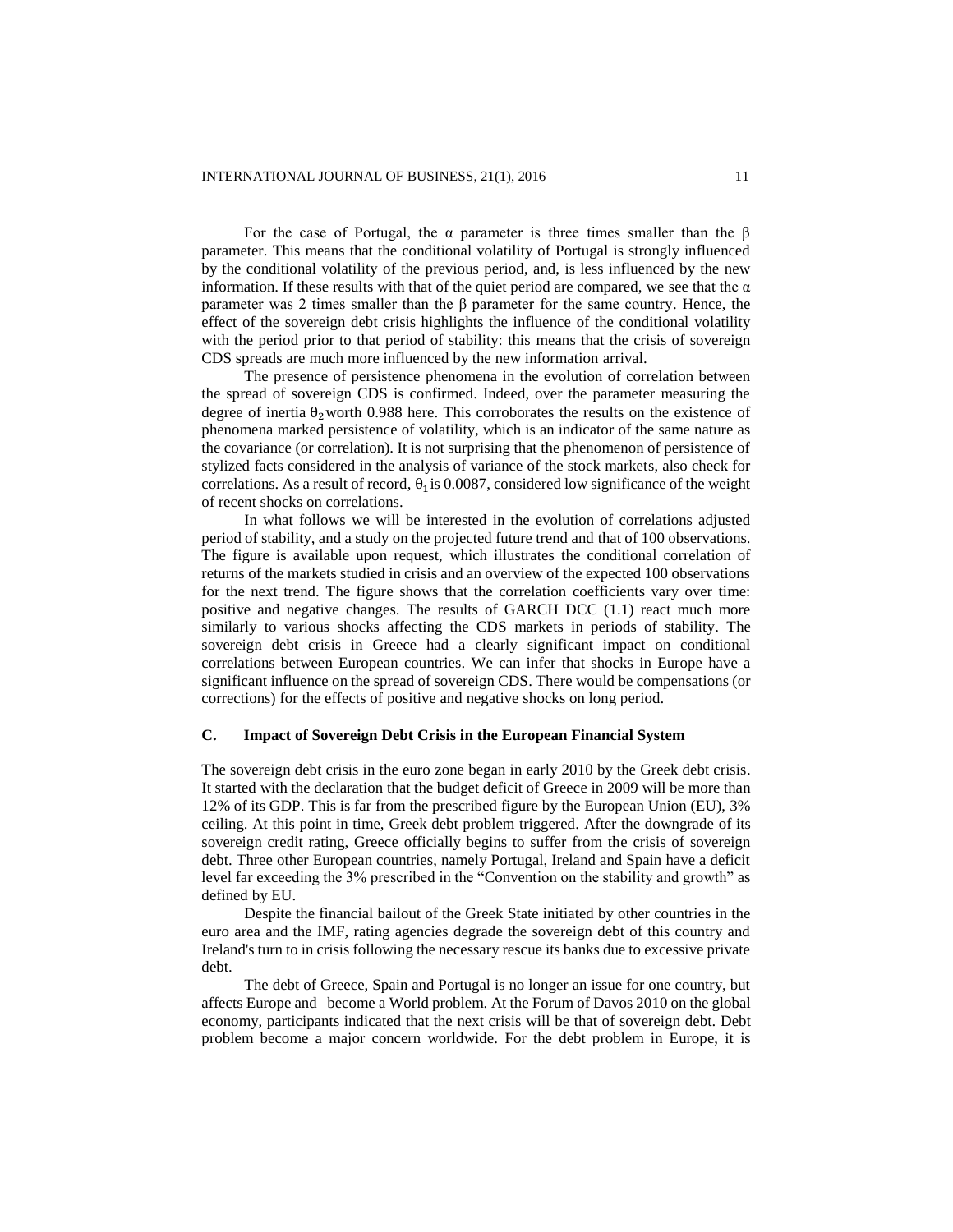difficult to transform short-term sovereign debt crisis, but it will weigh heavily on the financial market, the forward market approach and economic recovery.

In 2011, José Manuel Barroso, President of the European Commission, announced the possibility of a threat of a "systemic crisis". Stock markets plunged twice in spring 2010 and summer 2011, the four international rescue plans (May 2010 and July 2011 for Greece, in November 2010 for Ireland, in May 2011 for Portugal) have not really stemmed the spiral of crisis. Financial institutions directly exposed to sovereign issuers in the euro area have faced a deterioration of both their access to financing and cost.

When the market value of sovereign debt and bank debt in the euro zone fell, becoming more volatile, the funding costs increased. Brokers' levels securities market have been affected because of their tendency to favor leverage and wholesale funding. Some may have significant exposure to derivatives on sovereign issuers, which usually do not require collateral.

To study the spread of sovereign debt crisis in European financial markets, our study is based on the vector auto-regression model developed by Johannsen (1991) for several European indices. This model is one of the most successful, flexible and easy to use templates for the analysis of multivariate time series. The VAR model has proved particularly useful for describing the dynamic behavior of economic and financial time series and forecasting. The model often provides superior to those of univariate time series forecasts.

This model has several advantages such as the consideration of the origin of shock, impact its amplitude and duration necessary to amortization of share. This model is based on modeling of stationary series. It allows variables to depend on past values of other variables, and does not limit the dependence only historical and error term.

Consider the following VAR model:

$$
Y(t) = C + \sum_{s=1}^{m} A(s)Y(t-s) + e(t)
$$
 (8)

where Y (t) is a Kx1 vector of rates of return in the stock market column. C is a column vector  $(Kx1)$  constant.  $A(s)$  is a matrix of coefficients  $(KxK)$ . M is the length of delay. And  $e(t)$  represents a vector (1xK) residues.

$$
E(e(t)) = 0, E(e(t)e'(t-s)) = 0, \forall s \neq 0
$$
  
\n
$$
E(e(t)e'(t)) = \alpha
$$
 (10)

with  $\alpha = \{\sigma_{ij}, i, j, j = 1, 2, \dots K\}$  = positive matrix size  $(K * K)$ 

Note that Eun and Shim (1989) requires the determination of the length of the delay (m-value), or the length is determined through the use of the following information criteria: Akaike (AIC), Schwartz (SC) and Hannan-Quinn (HQC). So the value of m is chosen which allows the minimization of these criteria:

$$
AIC = \log|\Sigma| + \frac{2}{T}K^2 m
$$
 (11)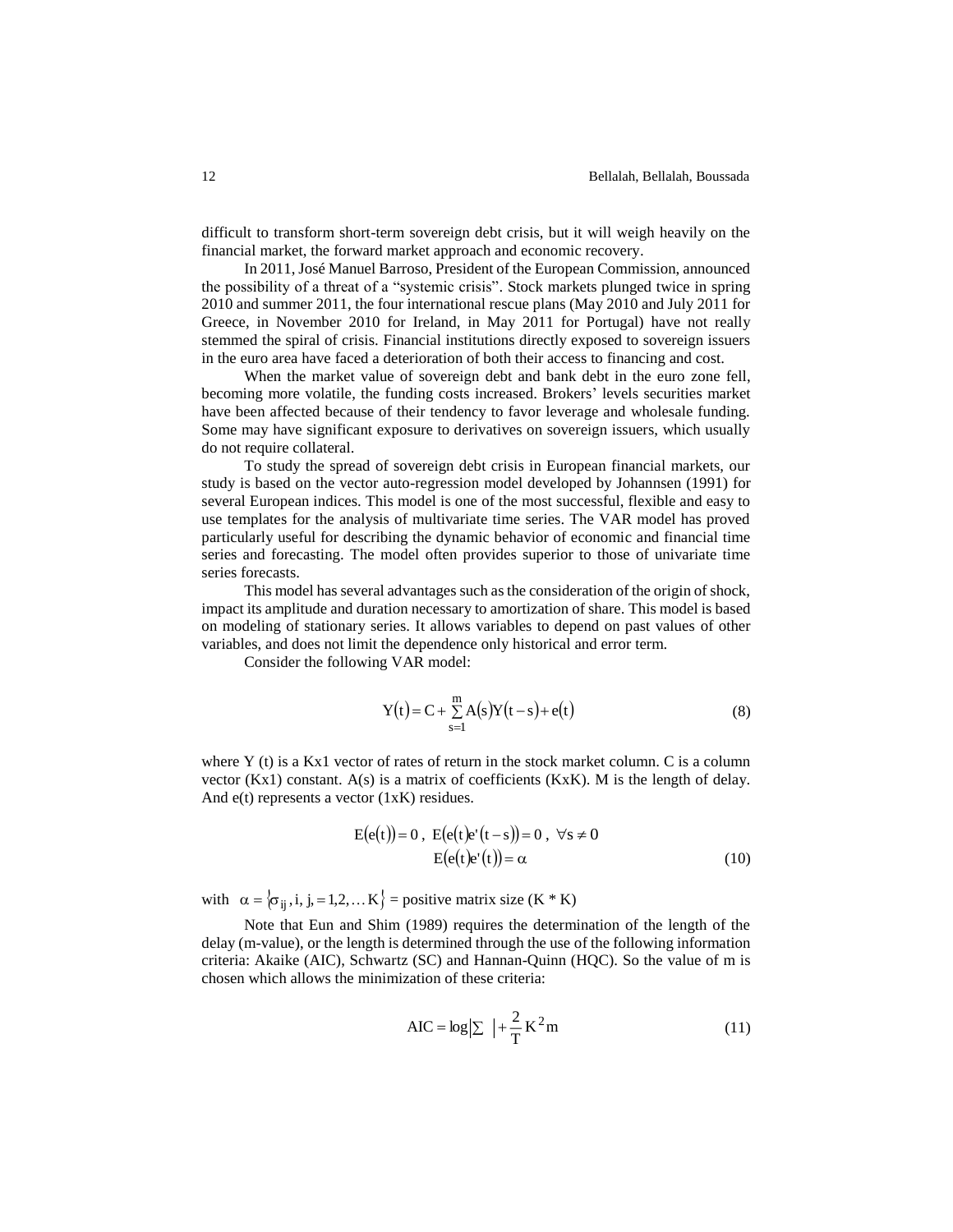$$
SC = \log|\Sigma| + \frac{\log T}{T}K^2m
$$
 (12)

$$
HC = \log|\Sigma| + \frac{2\log T}{T}K^2m
$$
 (13)

where  $\Sigma$ =variance of residuals, K=number of parameters, T=sample size, and m=length of delay.

This study concerns the transmission of the sovereign debt crisis in Europe to the financial sector for a sample of countries in the European Union. The data used to analyze the transmission of the crisis in Europe consists of time series of two rate indices and new market indices of the sample countries. The study covers a period of nearly five years from 01 January 2008 to 31 December 2012, in daily frequency, i.e., 1,276 observations indices. A selection of two sub-periods is a quiet period, from 01/01/2008 to 14/01/2010 and a crisis period, from 15/01/2010 to 31/12 / 2012. (This selection is based on the date of the outbreak of the sovereign debt crisis). These values are taken in basis points and extracted from the base of Bloomberg, Reuters and European investor data.

#### **1. Descriptive statistics of variables**

A variety of statistical tests performed on the iTraxx Europe and iTraxx SovX and indices markets of the sample are summarized in the following Tables 4, 5, 6, and 7.

| Table 4                                     |               |               |               |                   |              |               |  |  |  |  |
|---------------------------------------------|---------------|---------------|---------------|-------------------|--------------|---------------|--|--|--|--|
| Descriptive statistics indices (quiet time) |               |               |               |                   |              |               |  |  |  |  |
|                                             | <b>PSI_20</b> | OMX           | <b>ITRAXX</b> | <b>ITRAX</b>      | <b>IBEX</b>  | <b>FTSE</b>   |  |  |  |  |
|                                             | <b>POR</b>    | <b>FINL</b>   | <b>EUROPE</b> | SOV               | <b>ESP</b>   | <b>ITALIE</b> |  |  |  |  |
| Mean                                        | 8206.95       | 2012.68       | 115.53        | 67.66             | 10968.31     | 24481.37      |  |  |  |  |
| Median                                      | 8153.75       | 1924.40       | 103.06        | 56.10             | 11373.30     | 22752.00      |  |  |  |  |
| Max                                         | 13026.66      | 3010.11       | 216.37        | 165.98            | 15101.90     | 38447.00      |  |  |  |  |
| Min                                         | 5740.17       | 1189.09       | 49.63         | 24.82             | 6808.10      | 12639.00      |  |  |  |  |
| Std Dev.                                    | 1712.02       | 500.92        | 37.03         | 29.50             | 1912.21      | 6185.08       |  |  |  |  |
| Skew                                        | 0.67          | 0.35          | 0.68          | 1.30              | $-0.10$      | 0.42          |  |  |  |  |
| Kurtsosis                                   | 2.51          | 1.80          | 2.38          | 3.80              | 2.01         | 2.01          |  |  |  |  |
| JarqueBera                                  | 43.82         | 41.89         | 48.81         | 159.55            | 22.02        | 36.91         |  |  |  |  |
| Prob                                        | 0.00          | 0.00          | 0.00          | 0.00              | 0.00         | 0.00          |  |  |  |  |
| Obs                                         | 521           | 521           | 521           | 521               | 521          | 521           |  |  |  |  |
|                                             | <b>FTSE</b>   | <b>DAX 30</b> | $CAC$ 40      | BEL <sub>20</sub> | <b>ATHE</b>  |               |  |  |  |  |
|                                             | Roy           | ALL           | <b>FRANCE</b> | <b>BEL</b>        | <b>GRECE</b> |               |  |  |  |  |
| Mean                                        | 4970.48       | 5614.00       | 3851.68       | 2618.36           | 2767.31      |               |  |  |  |  |
| Median                                      | 5088.47       | 5637.21       | 3767.22       | 2469.54           | 2433.24      |               |  |  |  |  |
| Max                                         | 6479.40       | 8045.97       | 5598.93       | 4122.82           | 5207.44      |               |  |  |  |  |
| Min                                         | 3512.09       | 3677.07       | 2520.22       | 1564.31           | 1469.41      |               |  |  |  |  |
| Std Dev.                                    | 738.80        | 980.55        | 733.99        | 731.62            | 927.60       |               |  |  |  |  |
| Skew                                        | 0.05          | 0.12          | 0.33          | 0.57              | 0.68         |               |  |  |  |  |
| Kurtsosis                                   | 1.80          | 2.03          | 1.98          | 1.94              | 2.29         |               |  |  |  |  |
| JarqueBera                                  | 31.49         | 21.57         | 32.21         | 52.63             | 50.51        |               |  |  |  |  |
| Prob                                        | 0.00          | 0.00          | 0.00          | 0.00              | 0.00         |               |  |  |  |  |
| Obs                                         | 521           | 521           | 521           | 521               | 521          |               |  |  |  |  |

Statistics provided by Eviews (Version 7.0)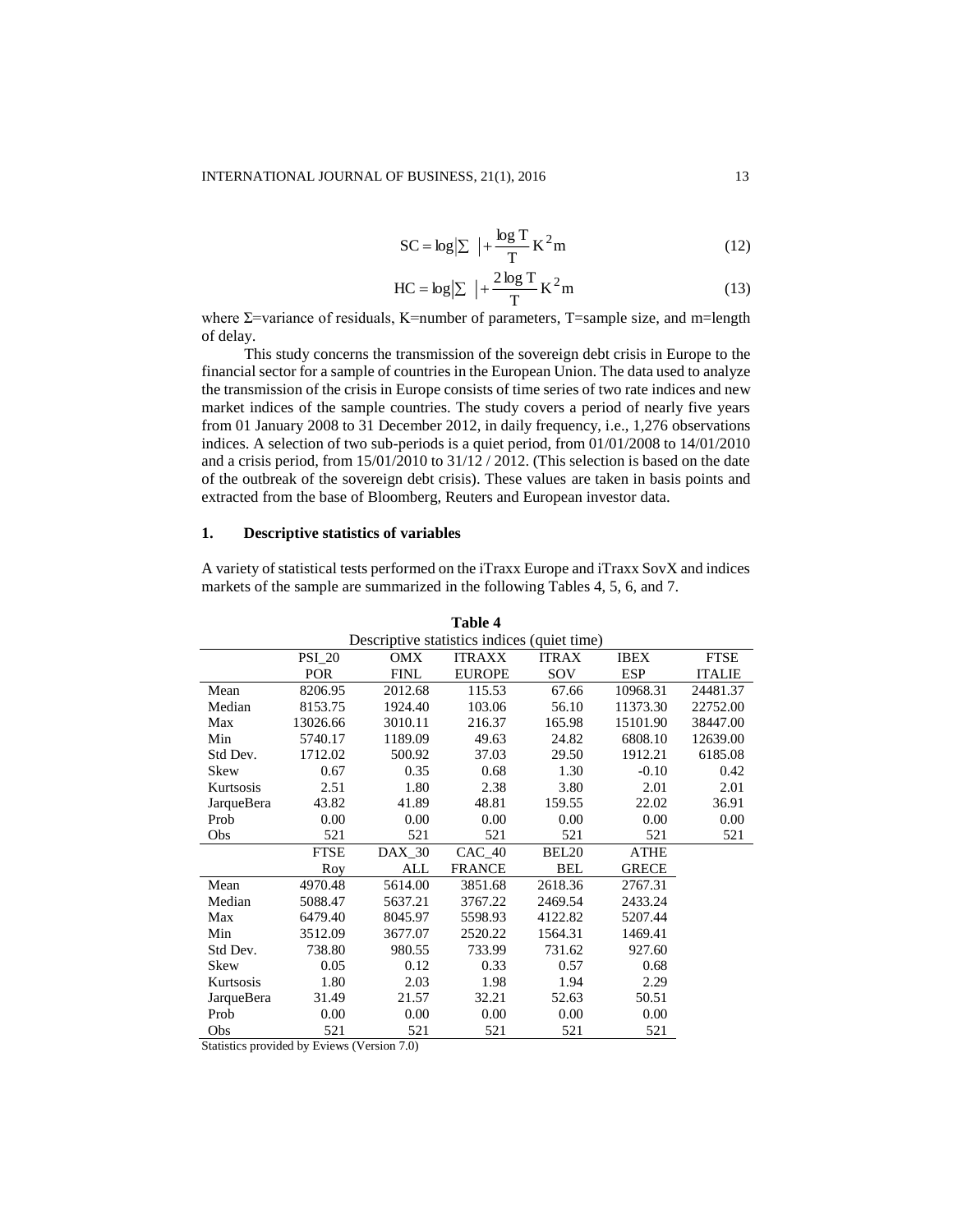| Descriptive statistics indices (crisis time) |                                                                                            |         |               |               |             |               |  |
|----------------------------------------------|--------------------------------------------------------------------------------------------|---------|---------------|---------------|-------------|---------------|--|
|                                              | <b>PSI 20</b><br><b>OMX</b><br><b>ITRAXX</b><br><b>ITRAX</b><br><b>FTSE</b><br><b>IBEX</b> |         |               |               |             |               |  |
|                                              | <b>POR</b>                                                                                 | FINL    | <b>EUROPE</b> | SOV           | <b>ESP</b>  | <b>ITALIE</b> |  |
| Mean                                         | 6501.61                                                                                    | 2201.89 | 126.37        | 208.98        | 9167.20     | 18388.60      |  |
| Median                                       | 6721.49                                                                                    | 2177.71 | 118.25        | 186.50        | 9276.00     | 19126.59      |  |
| Max                                          | 8340.46                                                                                    | 2710.77 | 208.25        | 383.00        | 1533.10     | 23946.44      |  |
| Min                                          | 4393.38                                                                                    | 1745.25 | 72.62         | 62.00         | 5950.40     | 12357.70      |  |
| Std Dev.                                     | 1169.00                                                                                    | 242.59  | 31.91         | 88.09         | 1389.37     | 3152.18       |  |
| Skew                                         | $-0.11$                                                                                    | 0.37    | 0.57          | 0.22          | $-0.31$     | $-0.06$       |  |
| Kurtsosis                                    | 1.45                                                                                       | 2.18    | 2.36          | 1.81          | 1.96        | 1.53          |  |
| JarqueBera                                   | 77.16                                                                                      | 38.48   | 53.70         | 50.16         | 46.31       | 68.73         |  |
| Prob                                         | 0.00                                                                                       | 0.00    | 0.00          | 0.00          | 0.00        | 0.00          |  |
| Obs                                          | 753                                                                                        | 753     | 753           | 753           | 753         | 753           |  |
|                                              |                                                                                            |         |               |               |             |               |  |
|                                              | <b>FTSE</b>                                                                                | DAX 30  | CAC 40        | <b>BEL 20</b> | <b>ATHE</b> |               |  |

**Table 5**

|            | <b>FTSE</b> | DAX 30  | $CAC$ 40      | <b>BEL 20</b> | <b>ATHE</b>  |
|------------|-------------|---------|---------------|---------------|--------------|
|            | Roy         | ALL     | <b>FRANCE</b> | BEL           | <b>GRECE</b> |
| Mean       | 5629.87     | 6535.08 | 3555.99       | 2411.10       | 1172.94      |
| Median     | 5696.70     | 6515.94 | 3557.51       | 2432.30       | 1212.97      |
| Max        | 6091.33     | 7618.62 | 4160.78       | 2773.19       | 2166.77      |
| Min        | 4805.75     | 5063.59 | 2754.82       | 1918.51       | 475.89       |
| Std Dev.   | 283.23      | 597.24  | 336.95        | 208.26        | 448.22       |
| Skew       | $-0.54$     | $-0.15$ | $-0.18$       | $-0.24$       | 0.24         |
| Kurtsosis  | 2.31        | 1.91    | 1.93          | 1.96          | 1.76         |
| JarqueBera | 51.44       | 40.41   | 40.01         | 41.12         | 55.55        |
| Prob       | 0.00        | 0.00    | 0.00          | 0.00          | 0.00         |
| Obs        | 753         | 753     | 753           | 753           | 753          |

Statistics provided by Eviews (Version 7.0)

| Correlation matrix indices (quiet time) |                      |               |                    |                   |               |                 |  |  |
|-----------------------------------------|----------------------|---------------|--------------------|-------------------|---------------|-----------------|--|--|
|                                         | <b>ITraxx Europe</b> |               | <b>ITraxx SovX</b> | CAC <sub>40</sub> | <b>DAX 30</b> | <b>FTSE 100</b> |  |  |
| <b>ITraxx Europe</b>                    | 1.00                 |               | 0.83               | $-0.69$           | $-0.76$       | $-0.76$         |  |  |
| <b>ITraxx SovX we</b>                   | 0.83                 |               | 1.00               | $-0.74$           | $-0.77$       | $-0.73$         |  |  |
| CAC <sub>40</sub>                       | $-0.69$              |               | $-0.74$            | 1.00              | 0.98          | 0.96            |  |  |
| <b>DAX 30</b>                           | $-0.76$              |               | $-0.77$            | 0.98              | 1.00          | 0.97            |  |  |
| <b>FTSE 100</b>                         | $-0.76$              |               | $-0.73$            | 0.96              | 0.97          | 1.00            |  |  |
| <b>IBEX</b>                             | $-0.81$              |               | $-0.80$            | 0.94              | 0.96          | 0.97            |  |  |
| <b>BEL 20</b>                           | $-0.63$              |               | $-0.67$            | 0.97              | 0.95          | 0.94            |  |  |
| <b>FTSE MIB</b>                         | $-0.60$              |               | $-0.71$            | 0.97              | 0.95          | 0.91            |  |  |
| <b>PSI 20</b>                           | $-0.68$              |               | $-0.65$            | 0.90              | 0.89          | 0.91            |  |  |
| <b>OMX HELSINKI</b>                     | $-0.64$              |               | $-0.72$            | 0.98              | 0.96          | 0.94            |  |  |
| <b>ATHENS</b>                           | $-0.60$              |               | $-0.68$            | 0.94              | 0.92          | 0.89            |  |  |
|                                         |                      |               |                    |                   |               |                 |  |  |
|                                         | <b>IBEX</b>          | <b>BEL 20</b> | <b>FTSE MIB</b>    | <b>PSI 20</b>     | <b>OMX 25</b> | <b>ATHE</b>     |  |  |
| <b>ITraxx Europe</b>                    | $-0.80$              | $-0.63$       | $-0.60$            | $-0.68$           | $-0.64$       | $-0.60$         |  |  |
| <b>ITraxx SovX</b> we                   | $-0.90$              | $-0.67$       | $-0.71$            | $-0.65$           | $-0.72$       | $-0.68$         |  |  |
| CAC <sub>40</sub>                       | 0.94                 | 0.97          | 0.97               | 0.90              | 0.98          | 0.94            |  |  |
| <b>DAX 30</b>                           | 0.96                 | 0.95          | 0.95               | 0.89              | 0.96          | 0.92            |  |  |
| <b>FTSE 100</b>                         | 0.97                 | 0.94          | 0.91               | 0.91              | 0.94          | 0.89            |  |  |
| <b>IBEX</b>                             | 1.00                 | 0.92          | 0.89               | 0.92              | 0.91          | 0.88            |  |  |
|                                         |                      |               |                    |                   |               |                 |  |  |

**Table 6**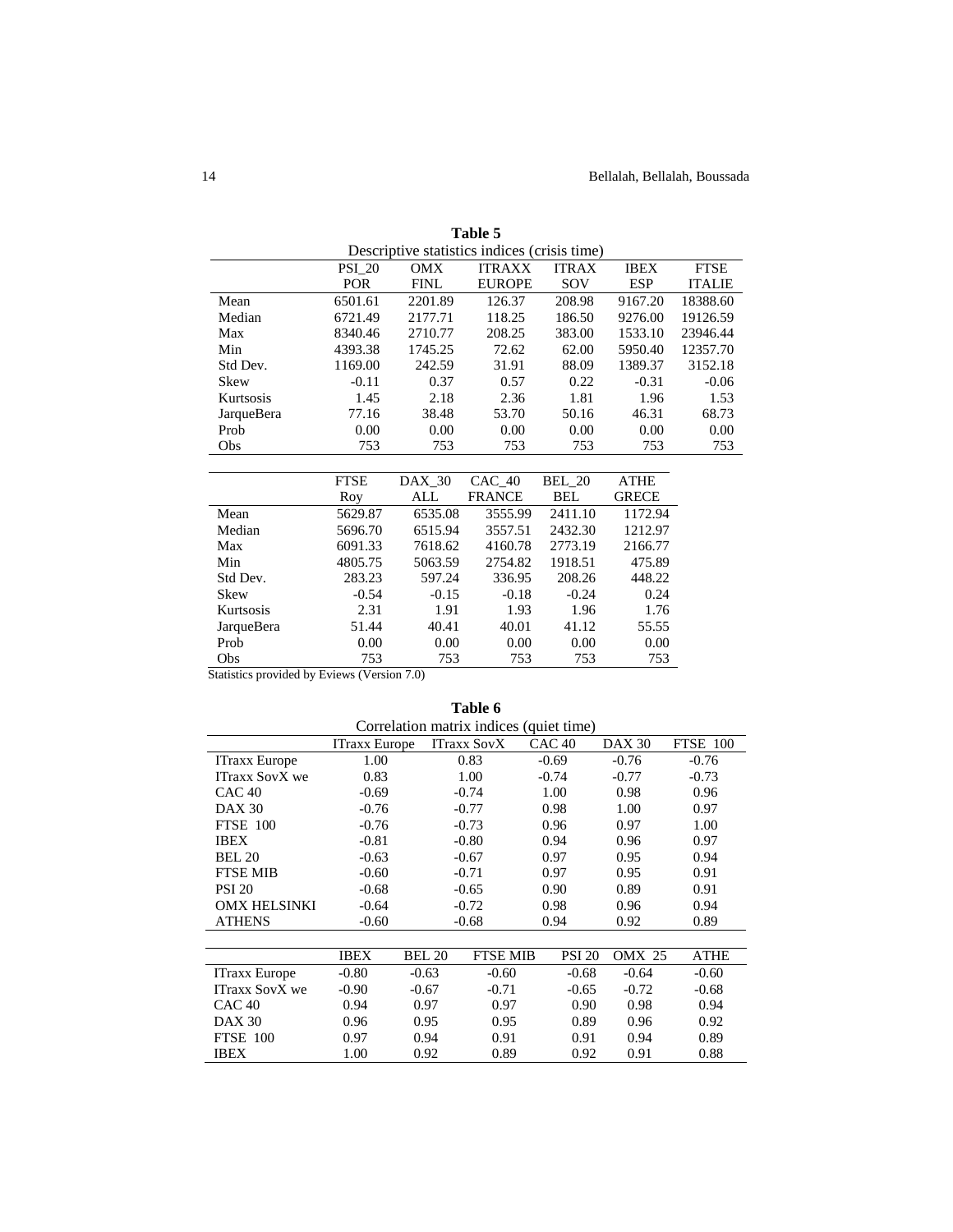| <b>BEL 20</b>       | 0.92 | .00  | 0.96 | 0.94 | 0.97 | 0.97 |
|---------------------|------|------|------|------|------|------|
| <b>FTSE MIB</b>     | 0.89 | 0.97 | 1.00 | 0.87 | 0.99 | 0.95 |
| <b>PSI 20</b>       | 0.92 | 0.94 | 0.87 | 1.00 | 0.88 | 0.93 |
| <b>OMX HELSINKI</b> | 0.91 | 0.97 | 0.99 | 0.88 | 1.00 | 0.94 |
| <b>ATHENS</b>       | 0.88 | 0.97 | 0.95 | 0.93 | 0.94 | 1.00 |

**Table 7**

| Correlation matrix indices (crisis) |                      |               |                                         |               |               |                 |  |  |  |
|-------------------------------------|----------------------|---------------|-----------------------------------------|---------------|---------------|-----------------|--|--|--|
|                                     | <b>ITraxx Europe</b> |               | CAC <sub>40</sub><br><b>ITraxx SovX</b> |               | <b>DAX 30</b> | <b>FTSE 100</b> |  |  |  |
| <b>ITraxx Europe</b>                | 1.00                 |               | 0.79                                    | $-0.89$       | $-0.30$       | $-0.32$         |  |  |  |
| <b>ITraxx SovX</b> we               | 0.79                 |               | 1.00                                    | $-0.67$       | $-0.12$       | 0.01            |  |  |  |
| CAC <sub>40</sub>                   | $-0.89$              |               | $-0.67$                                 | 1.00          | 0.44          | 0.51            |  |  |  |
| <b>DAX 30</b>                       | $-0.30$              |               | $-0.11$                                 | 0.44          | 1.00          | 0.81            |  |  |  |
| <b>FTSE 100</b>                     | $-0.32$              |               | 0.01                                    | 0.51          | 0.81          | 1.00            |  |  |  |
| <b>IBEX</b>                         | $-0.75$              |               | $-0.61$                                 | 0.77          | $-0.07$       | 0.03            |  |  |  |
| <b>BEL 20</b>                       | $-0.89$              |               | $-0.75$                                 | 0.91          | 0.37          | 0.36            |  |  |  |
| <b>FTSE MIB</b>                     | $-0.86$              |               | $-0.73$                                 | 0.88          | 0.12          | 0.14            |  |  |  |
| <b>PSI 20</b>                       | $-0.78$              |               | $-0.67$                                 | 0.80          | $-0.03$       | 0.03            |  |  |  |
| <b>OMX HELSINKI</b>                 | $-0.60$              |               | $-0.45$                                 | 0.66          | 0.34          | 0.43            |  |  |  |
| <b>ATHENS</b>                       | $-0.84$              |               | $-0.80$                                 | 0.78          | $-0.11$       | $-0.08$         |  |  |  |
|                                     |                      |               |                                         |               |               |                 |  |  |  |
|                                     | <b>IBEX</b>          | <b>BEL 20</b> | <b>FTSE MIB</b>                         | <b>PSI 20</b> | <b>OMX 25</b> | <b>ATHE</b>     |  |  |  |
| ITraxx Europe                       | $-0.75$              | $-0.89$       | $-0.86$                                 | $-0.78$       | $-0.61$       | $-0.84$         |  |  |  |
| <b>ITraxx SovX</b> we               | $-0.61$              | $-0.75$       | $-0.73$                                 | $-0.67$       | $-0.45$       | $-0.80$         |  |  |  |
| CAC40                               | 0.77                 | 0.91          | 0.88                                    | 0.80          | 0.66          | 0.78            |  |  |  |
| <b>DAX 30</b>                       | $-0.07$              | 0.37          | 0.12                                    | $-0.03$       | 0.34          | $-0.11$         |  |  |  |
| <b>FTSE 100</b>                     | 0.03                 | 0.36          | 0.14                                    | 0.03          | 0.43          | $-0.08$         |  |  |  |
| <b>IBEX</b>                         | 1.00                 | 0.75          | 0.89                                    | 0.94          | 0.64          | 0.90            |  |  |  |
| <b>BEL 20</b>                       | 0.75                 | 1.00          | 0.85                                    | 0.81          | 0.68          | 0.79            |  |  |  |
| <b>FTSE MIB</b>                     | 0.89                 | 0.85          | 1.00                                    | 0.92          | 0.58          | 0.92            |  |  |  |
| <b>PSI 20</b>                       | 0.94                 | 0.81          | 0.92                                    | 1.00          | 0.65          | 0.93            |  |  |  |
| <b>OMX HELSINKI</b>                 | 0.64                 | 0.68          | 0.58                                    | 0.65          | 1.00          | 0.52            |  |  |  |
| <b>ATHENS</b>                       | 0.90                 | 0.79          | 0.92                                    | 0.93          | 0.52          | 1.00            |  |  |  |

Most studied index is a left oblique distribution with distribution platikurtique except, in the case of the index of Spain, represents an oblique distribution right with platikurtique distribution and the iTraxx SovX index that represents a forward distribution left with a leptokurtic distribution for the quiet period (01/01/2008 to 14/01/2010).

The descriptive statistics reveal that during the crisis period from 15/01/2010 until 31/12/2012, most indices represent a right oblique distribution with distribution platikurtique, except for the case of the iTraxx Europe index, iTraxx SovX and Greece represent a left oblique distribution with platikurtique distribution.

The analysis of correlation between indices for the stable period shows a strong positive correlation between the sign market indices in Europe ranging from 0.88 between the market index of Portugal and Finland to reach 0.9761 between index Finland and France. We observe a strong correlation between CDS indices SOV iTraxx Europe and iTraxx 0.8291. When comparing CDS indices and market indices, the correlation is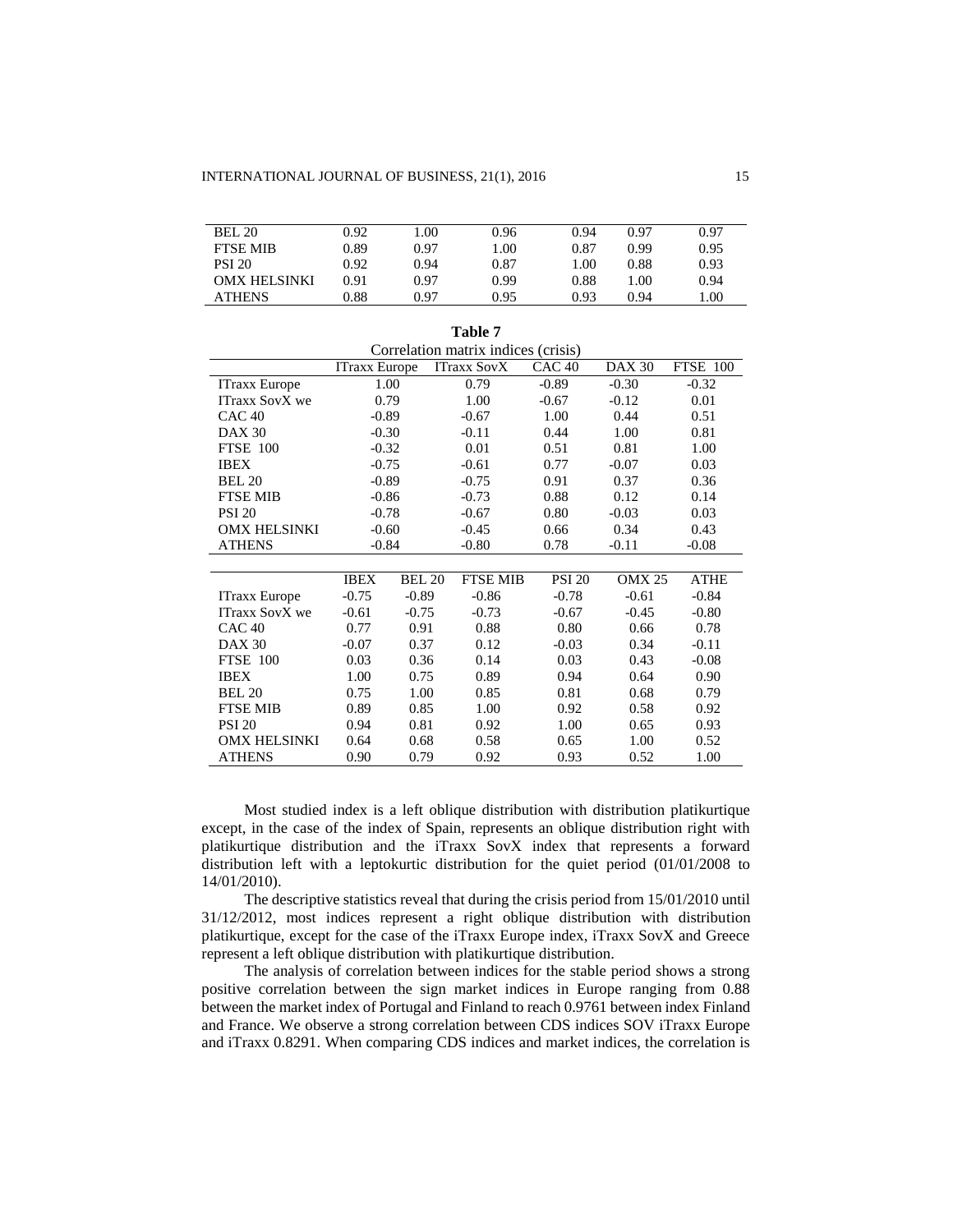strong but negative. The correlation between the indices in the crisis period, (15/01/2010 to 31/12/2012), reveals a high average correlation between positive sign market indices in Europe, but lower than in stable period, between the same markets. We notice a strong correlation between CDS indices SOV iTraxx Europe and iTraxx 0.7864. Another finding in the comparison between CDS indices and market indices since the correlation is strong but negative sign.

## **III. STUDY STATIONARITY: DICKEY AND FULLER**

A series is said to be stationary if it is finite and constant in time average, linear connections between the past values, present and future of this variable, are independent of the time factor and its variance is finally fixed in time. For this study, we use the stationary Dickey Fuller Augmented (ADF), which is based on the estimate by OLS the following three models:

$$
\Delta Zt = pZ_{t-1} + \sum_{j=1}^{p} \varphi_j \Delta Z_{t-j} + v_t
$$
\n(14)

$$
\Delta Zt = \alpha + pZ_{t-1} + \sum_{j=1}^{p} \varphi_j \Delta Z_{t-j} + v_t
$$
\n(15)

$$
\Delta Zt = \alpha + \beta_t + pZ_{t-1} + \sum_{j=1}^p \varphi_j \Delta Z_{t-j} + v_t
$$
 (16)

The principle of ADF test is primarily to determine the number of delay p necessary to whiten the residuals. In the second step, it suffices to apply the sequential strategy Dickey Fuller simpler models.

The results for the two periods are summarized in the following Tables 8, 9, 10, and 11. In order to perform co-integration tests on the market indices we start by the stationarity. We use for this, Dickey Fuller increased (ADF). The results show that the level indices are non-stationary. In fact, the values of the ADF statistics, level, are all above their critical values for the quiet period and the crisis period. However, passing the first difference, all these values are below the different thresholds of 1%, 5% and 10%. All series have become stationary after differentiated once. Therefore they are incorporated of order 1, I (1).

**Table 8** 

| 1 apie 8                    |             |             |             |              |                |  |  |  |  |  |
|-----------------------------|-------------|-------------|-------------|--------------|----------------|--|--|--|--|--|
| ADF test level (quiet time) |             |             |             |              |                |  |  |  |  |  |
| Variables                   | t statistic | Value       | Value       | Value        | Stationarity   |  |  |  |  |  |
|                             |             | critique 1% | critique 5% | critique 10% |                |  |  |  |  |  |
| <b>GREECE</b>               | $-2.75$     | $-3.44$     | $-2.87$     | $-2.57$      | N <sub>0</sub> |  |  |  |  |  |
| Belgium                     | $-2.13$     | $-3.44$     | $-2.87$     | $-2.57$      | N <sub>0</sub> |  |  |  |  |  |
| France                      | $-2.33$     | $-3.44$     | $-2.87$     | $-2.57$      | N <sub>0</sub> |  |  |  |  |  |
| Germany                     | $-2.45$     | $-3.44$     | $-2.87$     | $-2.57$      | N <sub>0</sub> |  |  |  |  |  |
| <b>UK</b>                   | $-2.03$     | $-3.44$     | $-2.87$     | $-2.57$      | N <sub>0</sub> |  |  |  |  |  |
| Italy                       | $-2.25$     | $-3.44$     | $-2.87$     | $-2.57$      | N <sub>0</sub> |  |  |  |  |  |
| Spain                       | $-2.19$     | $-3.44$     | $-2.87$     | $-2.57$      | N <sub>0</sub> |  |  |  |  |  |
| itraxx sov                  | $-1.95$     | $-3.44$     | $-2.87$     | $-2.57$      | N <sub>0</sub> |  |  |  |  |  |
| itraxx Europe               | $-1.92$     | $-3.44$     | $-2.87$     | $-2.57$      | N <sub>0</sub> |  |  |  |  |  |
| Finland                     | $-1.97$     | $-3.44$     | $-2.87$     | $-2.57$      | No             |  |  |  |  |  |
| Portugal                    | $-2.97$     | $-3.44$     | $-2.87$     | $-2.57$      | No             |  |  |  |  |  |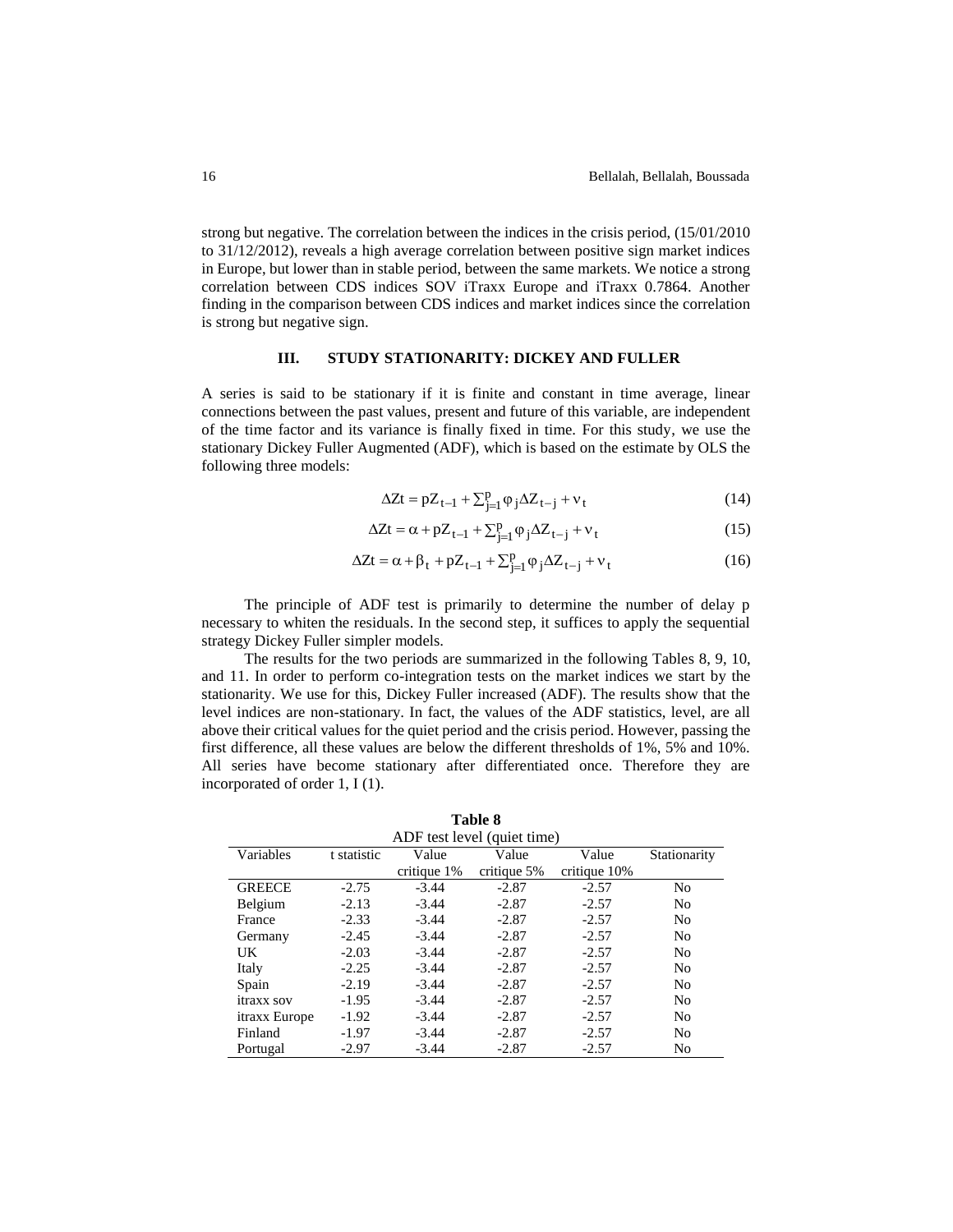| ADF test level (crisis time) |             |             |             |              |                |  |  |  |  |
|------------------------------|-------------|-------------|-------------|--------------|----------------|--|--|--|--|
| Variables                    | t statistic | Value       | Value       | Value        | Stationarity   |  |  |  |  |
|                              |             | critique 1% | critique 5% | critique 10% |                |  |  |  |  |
| <b>GREECE</b>                | $-1.51$     | $-3.44$     | $-2.87$     | $-2.57$      | No             |  |  |  |  |
| Belgium                      | $-2.23$     | $-3.44$     | $-2.87$     | $-2.57$      | No             |  |  |  |  |
| France                       | $-2.39$     | $-3.44$     | $-2.87$     | $-2.57$      | N <sub>0</sub> |  |  |  |  |
| Germany                      | $-1.81$     | $-3.44$     | $-2.87$     | $-2.57$      | N <sub>0</sub> |  |  |  |  |
| UK                           | $-2.97$     | $-3.44$     | $-2.87$     | $-2.57$      | N <sub>0</sub> |  |  |  |  |
| Italy                        | $-1.92$     | $-3.44$     | $-2.87$     | $-2.57$      | N <sub>0</sub> |  |  |  |  |
| Spain                        | $-1.95$     | $-3.44$     | $-2.87$     | $-2.57$      | No             |  |  |  |  |
| itraxx sov                   | $-1.62$     | $-3.44$     | $-2.87$     | $-2.57$      | N <sub>0</sub> |  |  |  |  |
| itraxx Europe                | $-2.28$     | $-3.44$     | $-2.87$     | $-2.57$      | N <sub>0</sub> |  |  |  |  |
| Finland                      | $-1.93$     | $-3.44$     | $-2.87$     | $-2.57$      | N <sub>0</sub> |  |  |  |  |
| Portugal                     | $-1.16$     | $-3.44$     | $-2.87$     | $-2.57$      | No             |  |  |  |  |

|  | Table 9 |  |  |  |
|--|---------|--|--|--|
|  |         |  |  |  |

#### **Table 10** ADF test in first difference (quiet time)<br>
atistic Value Value Value Variables t statistic  $\frac{\text{critique } 1\%}{-3.44}$ Value  $\frac{\text{critique } 5\%}{-2.87}$ Value  $\frac{\text{critique }10\%}{-2.57}$ Stationarity GRECE -21.55 -3.44 -2.87 -2.57 No<br>Belgique -26.83 -3.44 -2.87 -2.57 No Belgique -26.83 -3.44 -2.87 -2.57 No<br>France -27.63 -3.44 -2.87 -2.57 No France -27.63 -3.44 -2.87 -2.57 No Allemagne -23.19 -3.44 -2.87 -2.57 No<br>Royaume-Uni -24.96 -3.44 -2.87 -2.57 No Royaume-Uni -24.96 -3.44 -2.87 -2.57 No<br>Italie -26.54 -3.44 -2.87 -2.57 No Italie -26.54 -3.44 -2.87 -2.57 No Espagne -25.74 -3.44 -2.87 -2.57 No<br>
itraxx sov -17.86 -3.44 -2.87 -2.57 No itraxx sov itraxx Europe -16.83 -3.44 -2.87 -2.57 No<br>Finland -23.33 -3.44 -2.87 -2.57 No Finland -23.33 -3.44 -2.87 -2.57 No Portugal -24.48 -3.44 -2.87 -2.57 No

| ADF test in first difference (crisis time) |             |                |               |              |                |  |  |  |  |  |  |
|--------------------------------------------|-------------|----------------|---------------|--------------|----------------|--|--|--|--|--|--|
| Variables                                  | t statistic | Value          | Value         | Value        | Stationarity   |  |  |  |  |  |  |
|                                            |             | critique $1\%$ | critique $5%$ | critique 10% |                |  |  |  |  |  |  |
| <b>GREECE</b>                              | $-25.89$    | $-3.44$        | $-2.87$       | $-2.57$      | No             |  |  |  |  |  |  |
| Belgium                                    | $-29.74$    | $-3.44$        | $-2.87$       | $-2.57$      | N <sub>0</sub> |  |  |  |  |  |  |
| France                                     | $-27.85$    | $-3.44$        | $-2.87$       | $-2.57$      | N <sub>0</sub> |  |  |  |  |  |  |
| Germany                                    | $-27.56$    | $-3.44$        | $-2.87$       | $-2.57$      | N <sub>0</sub> |  |  |  |  |  |  |
| UK                                         | $-26.83$    | $-3.44$        | $-2.87$       | $-2.57$      | N <sub>0</sub> |  |  |  |  |  |  |
| Italy                                      | $-28.27$    | $-3.44$        | $-2.87$       | $-2.57$      | N <sub>0</sub> |  |  |  |  |  |  |
| Spain                                      | $-29.85$    | $-3.44$        | $-2.87$       | $-2.57$      | N <sub>0</sub> |  |  |  |  |  |  |
| itraxx sov                                 | $-25.35$    | $-3.44$        | $-2.87$       | $-2.57$      | N <sub>0</sub> |  |  |  |  |  |  |
| itraxx Europe                              | $-26.01$    | $-3.44$        | $-2.87$       | $-2.57$      | N <sub>0</sub> |  |  |  |  |  |  |
| Finland                                    | $-26.43$    | $-3.44$        | $-2.87$       | $-2.57$      | N <sub>0</sub> |  |  |  |  |  |  |
| Portugal                                   | $-28.48$    | $-3.44$        | $-2.87$       | $-2.57$      | N <sub>0</sub> |  |  |  |  |  |  |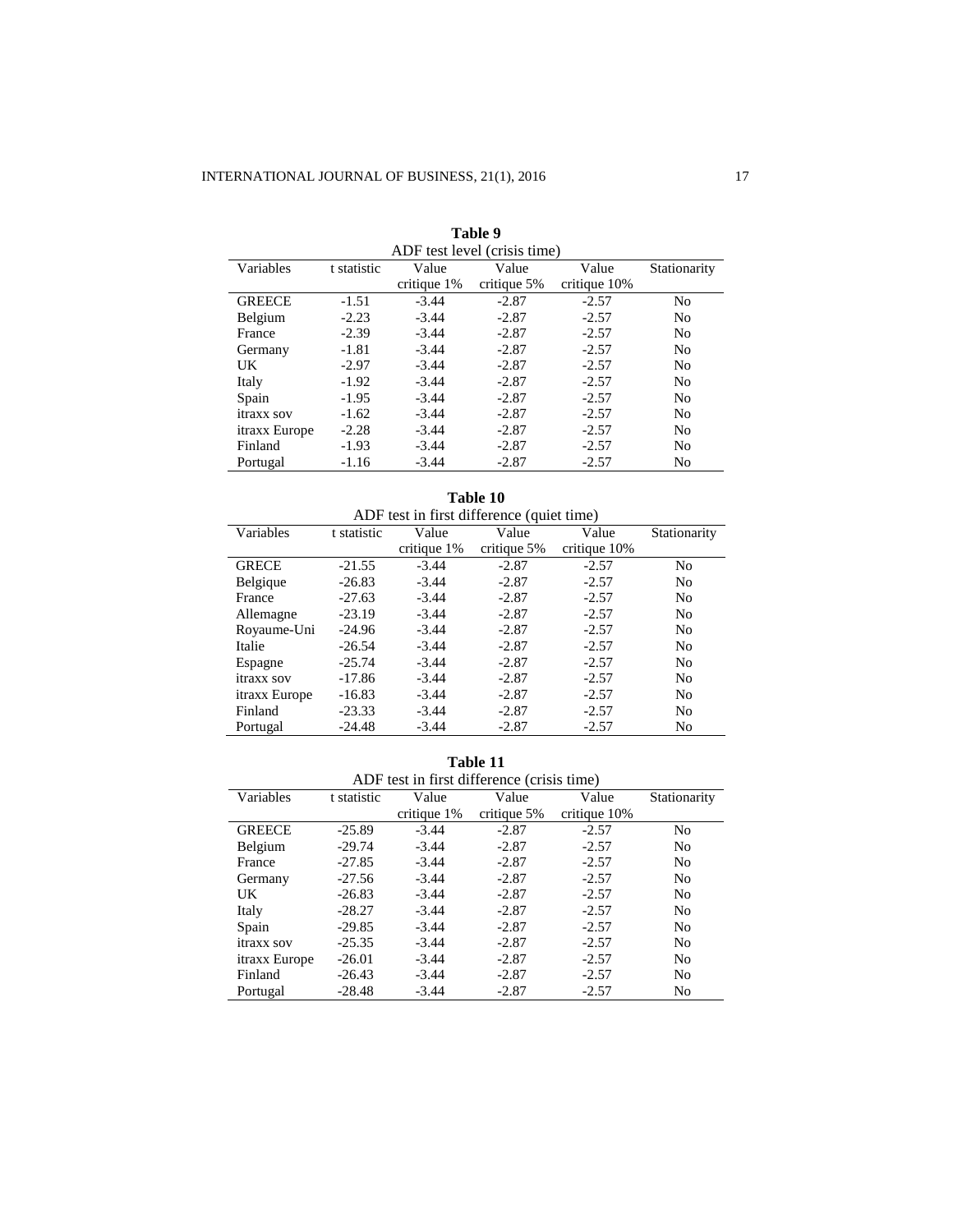## **IV. COINTEGRATION TEST BETWEEN THE STUDY VARIABLES**

The analysis of cointegration identifies the true relationship between several variables by searching the existence of a cointegrating vector and eliminating its effect. However, prior to this test, it is pertinent to first determine the optimal number of delay. Simply first we give a number of maximum allowable delay. We will ask  $p$  max = 6. Then, we look for the number of delay p\* between 1 and 6 (Dickey Fuller single) and p max that minimizes both AIC and SC information criteria.

|                                       | 100K 18 |        |        |       |        |        |  |  |  |  |  |
|---------------------------------------|---------|--------|--------|-------|--------|--------|--|--|--|--|--|
| Choice of the optimal number of delay |         |        |        |       |        |        |  |  |  |  |  |
|                                       | VAR 1   | VAR2   | VAR3   | VAR4  | VAR5   | VAR6   |  |  |  |  |  |
| AIC                                   | 117.98  | 117.79 | 117.60 | 11735 | 117.27 | 117.20 |  |  |  |  |  |
| SС                                    | 118.52. | 118.81 | 119.12 | 11936 | 119 77 | 120.19 |  |  |  |  |  |

**Table 12**

The Akaike criterion (AIC) leads to a delay optimal choice  $p^*=5$ , while the Schwartz criterion (SC) leads to  $p^* = 1$ .

It is here in the presence of a diagnostic discrepancy in the use of these information criteria. The purpose of the introduction of the delayed terms is to whiten the residuals, that is to say, to control the autocorrelation of innovations. We seek the minimum structure that achieves this goal. It adopts an optimal choice of delay  $p^*=1$ .

#### **A. Testing Granger Causality**

The application of the ADF test of stationarity of the series of market indices and CDS indices show that all series of order 1  $(I (1))$  are integrated to a threshold of 5%. So, to analyze the causal relationships for a number of p equal to 1 during the crisis delays. The results are presented in Table 13.

| Table 13                                                     |                                    |        |                     |                |                 |                     |            |         |             |                      |               |  |
|--------------------------------------------------------------|------------------------------------|--------|---------------------|----------------|-----------------|---------------------|------------|---------|-------------|----------------------|---------------|--|
| Granger causality relationship between the indices in crisis |                                    |        |                     |                |                 |                     |            |         |             |                      |               |  |
| Granger<br>causality test                                    | $\Omega$<br>POR<br>18 <sup>2</sup> |        | <b>JROPE</b><br>TRA | SOVX<br>EUROPE | <b>BEX</b><br>₽ | <b>HISE</b><br>ITAL | <b>TST</b> | న్<br>H | FRANCE<br>੩ | BEL20<br><b>BELG</b> | THENS<br>GREE |  |
| <b>PSI_20</b>                                                |                                    | $^{+}$ | $^{+}$              |                | $^{+}$          | $^{+}$              |            |         | $^{+}$      | $+$                  | $^{+}$        |  |
| <b>PORTUGAL</b>                                              |                                    |        |                     |                |                 |                     |            |         |             |                      |               |  |
| OMX                                                          | $^{+}$                             |        | $+$                 |                |                 | $^{+}$              | $^{+}$     | $^{+}$  | $^{+}$      | $^{+}$               | $+$           |  |
| <b>FINLAND</b>                                               |                                    |        |                     |                |                 |                     |            |         |             |                      |               |  |
| <b>ITRAXX</b>                                                |                                    | $^{+}$ |                     | $+$            |                 | $^{+}$              |            | $^{+}$  | $^{+}$      | $+$                  |               |  |
| <b>EUROPE</b>                                                |                                    |        |                     |                |                 |                     |            |         |             |                      |               |  |
| <b>ITRAX SOV</b>                                             | $^{+}$                             |        | $^{+}$              |                | $^{+}$          | $^{+}$              |            | $^{+}$  | $^{+}$      |                      | $^{+}$        |  |
| <b>EUROPE</b>                                                |                                    |        |                     |                |                 |                     |            |         |             |                      |               |  |
| <b>IBEX</b> Spain                                            | $^{+}$                             | $^{+}$ | $^{+}$              | $+$            |                 | $^{+}$              | $^{+}$     |         | $^{+}$      | $^{+}$               |               |  |
| <b>FTSE ITALy</b>                                            | $^{+}$                             | $^{+}$ |                     |                |                 |                     | $^{+}$     | $^{+}$  | $^{+}$      |                      |               |  |
| <b>FTSE UK</b>                                               | $^{+}$                             | $^{+}$ | $^{+}$              |                |                 | $^{+}$              |            | $^{+}$  | $^{+}$      |                      | $^{+}$        |  |
| $DAX_30$<br>Germany                                          | $^{+}$                             | $^{+}$ |                     | $^{+}$         | $^{+}$          | $^{+}$              |            |         | $^{+}$      |                      | $^{+}$        |  |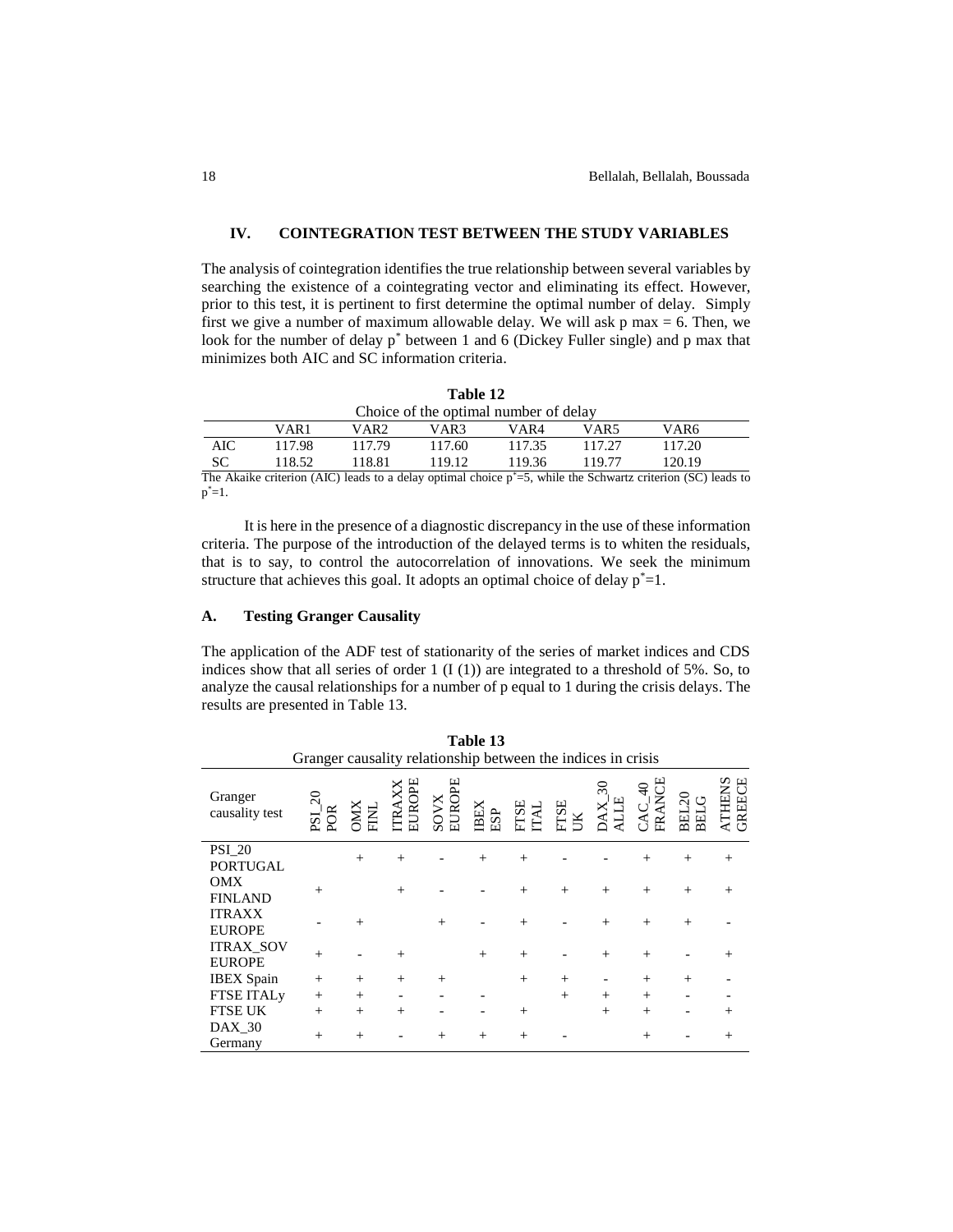| $CAC_40$<br><b>FRANCE</b>        |                          |  | $\overline{\phantom{a}}$ |                          | - |  |   |
|----------------------------------|--------------------------|--|--------------------------|--------------------------|---|--|---|
| <b>BEL</b> 20<br><b>BELGIQUE</b> |                          |  | $\overline{\phantom{0}}$ |                          | - |  | - |
| <b>ATHENS</b><br><b>GREECE</b>   | $\overline{\phantom{0}}$ |  |                          | $\overline{\phantom{a}}$ |   |  |   |

Statistics provided by Eviews (Version 7.0)

The "+" indicates the existence of a significant causal relationship between the variable and the column line. The "-" means that the column variable does not Granger cause under the variable line.

Note that of causation as the probability does not exceed the threshold of significance of 5%. We confirm that there are different relations between Granger markets studied. Most indices are caused by the index of Portugal and Belgium, so these values are used to better predict the market index values. There is a correlation in the sense of Granger between the values of market indices at 5%. If we consider the index of Athens Greece, we find that the null hypothesis that "there is no issue in Granger "is rejected for a number of lags  $p = 1$  for the majority of the indices, except for the case of indices: OMX (FINLAND) and FTSE (UK).

But the main finding, the iTraxx index SovX, because the sense of Granger indices: PSI (Portugal), cac40 (France), FTSE (Italy), Athens (Greece), dax40 (Germany) and IBEX (Spain).

Changes in the index of sovereign CDS present a very significant effect on the evolution of the market indices in Europe and especially, the PIIGS countries, Germany and France.

### **B. Cointegration Test**

The cointegration test is the test of Johansen (1991, 1995), which is based on the number of eigenvectors ordered and the value of the likelihood ratio (LR) calculating the statistical Johansen following:

$$
Q_r = -T \sum_{i=r+1}^{n} Ln(1-\gamma i)
$$
 (17)

with T is the number of observations.  $r=0$  .... K-1.  $\gamma i$  is the largest eigenvalue.  $Q_r$  is "trace statistic" and it tests the following hypotheses:

H0: no cointegrating relationship between the series. H1: presence of at least one cointegrating relationship between the series

It is based on the critical values at the 5% and 1% that we accept or reject H0. If the LR statistic is greater than the critical data at the 5% and 1% values, we reject H0 and accept H1 and there is at least one cointegrating relationship between the series studied.

The results of the tests are generated based on the comparison of the LR statistic with critical values given in the 5% threshold. While this statistic is higher than the values, there is at least one cointegrating relationship between markets; otherwise no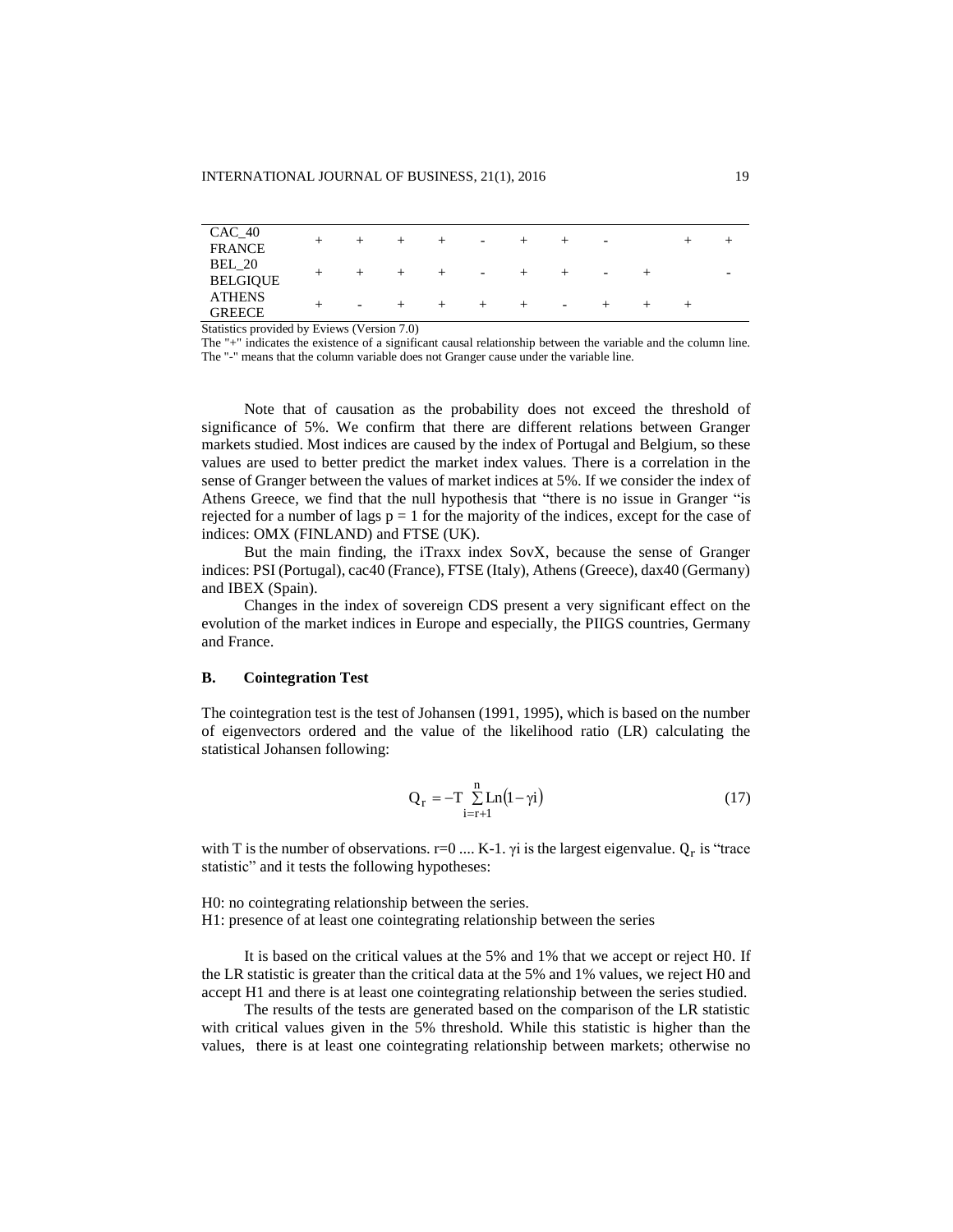cointegrating relationship exists between these markets. The results of the cointegration tests are summarized in the following tables:

## **C. Cointegration Test between Indices in A Quiet Period**

Inspection of Table 14 shows that during the quiet period, the result of cointegration tests between the market indices in Europe is quite significant. These markets follow a path of evolution close. The results of cointegration tests show that the overall trends in the indices of these markets seem to be parallel to the period.

By cons, no cointegration relationship is recorded between the index of SOV and other market indices in Europe. In other words, these markets do not respond strongly to financial shocks and are far from being affected by the contagion effect during adverse developments in the iTraxx Europe index SOV western (that took place during this period). These markets resist to any increases or decreases that take place on other financial markets.

However, the observation in Table 14 shows the presence of different cointegrating relationships between market indices in Europe. Indeed, it should be noted that except for Germany, all countries share at least one cointegrating relationship with other markets. This multiplicity of cointegrating relationships between the groups in question is a great explanation in the movement of global markets in the European Union.

| Cointegration test between the indices in quit time: |                              |                |                  |                    |                   |                     |                             |                                              |                         |                         |                  |
|------------------------------------------------------|------------------------------|----------------|------------------|--------------------|-------------------|---------------------|-----------------------------|----------------------------------------------|-------------------------|-------------------------|------------------|
| Johansen test                                        | $PSI_2$ <sub>20</sub><br>POR | XIXC<br>E      | TRA<br>EUR       | <b>SOVX</b><br>EUR | <b>BEX</b><br>ESP | <b>FTSE</b><br>ITAL | <b>FTSE</b><br>$\mathbb{R}$ | <b>GERMAN</b><br>$\mathcal{E}$<br><b>XYC</b> | $\Theta$<br>FRAN<br>CAC | $\Omega$<br>BEL.<br>BEL | ATHENS<br>GREECE |
| <b>PSI_20</b>                                        |                              | $\overline{2}$ | $\boldsymbol{0}$ | $\overline{2}$     | $\overline{c}$    | $\overline{2}$      | $\overline{2}$              | $\overline{c}$                               | $\overline{2}$          | $\overline{2}$          | $\overline{c}$   |
| <b>PORTUGAL</b>                                      |                              |                |                  |                    |                   |                     |                             |                                              |                         |                         |                  |
| OMX                                                  |                              |                | $\boldsymbol{0}$ | $\theta$           | 1                 | 1                   | $\mathbf{1}$                | $\overline{2}$                               | $\mathbf{2}$            | $\overline{c}$          | $\overline{c}$   |
| <b>FINLAND</b>                                       |                              |                |                  |                    |                   |                     |                             |                                              |                         |                         |                  |
| <b>ITRAXX</b>                                        |                              |                |                  | $\overline{2}$     | $\mathbf{0}$      | $\overline{2}$      | $\mathbf{0}$                | $\mathbf{0}$                                 | $\overline{0}$          | $\theta$                | $\overline{0}$   |
| <b>EUROPE</b>                                        |                              |                |                  |                    |                   |                     |                             |                                              |                         |                         |                  |
| <b>ITRAX_SOV</b>                                     |                              |                |                  |                    | $\mathbf{0}$      | $\overline{0}$      | $\mathbf{0}$                | $\mathbf{0}$                                 | $\overline{0}$          | $\mathbf{0}$            | $\overline{0}$   |
| <b>EUROPE</b>                                        |                              |                |                  |                    |                   |                     |                             |                                              |                         |                         |                  |
| IBEX Spain                                           |                              |                |                  |                    |                   | $\overline{2}$      | $\overline{c}$              | $\overline{c}$                               | $\sqrt{2}$              | $\boldsymbol{0}$        | $\boldsymbol{0}$ |
| <b>FTSE ITALI</b> y                                  |                              |                |                  |                    |                   |                     | $\mathbf{1}$                | $\overline{c}$                               | $\overline{c}$          | 1                       | $\overline{c}$   |
| <b>FTSE UK</b>                                       |                              |                |                  |                    |                   |                     |                             | $\mathbf{1}$                                 | $\mathbf{1}$            | $\overline{2}$          | $\overline{0}$   |
| $DAX_30$                                             |                              |                |                  |                    |                   |                     |                             |                                              | $\overline{2}$          | $\mathbf{1}$            | $\overline{c}$   |
| Germany                                              |                              |                |                  |                    |                   |                     |                             |                                              |                         |                         |                  |
| $CAC_40$                                             |                              |                |                  |                    |                   |                     |                             |                                              |                         | 1                       | $\overline{2}$   |
| <b>FRANCE</b>                                        |                              |                |                  |                    |                   |                     |                             |                                              |                         |                         |                  |
| <b>BEL_20</b>                                        |                              |                |                  |                    |                   |                     |                             |                                              |                         |                         | $\overline{2}$   |
| <b>BELGIUM</b>                                       |                              |                |                  |                    |                   |                     |                             |                                              |                         |                         |                  |
| <b>ATHENS</b>                                        |                              |                |                  |                    |                   |                     |                             |                                              |                         |                         |                  |
| <b>GREECE</b>                                        |                              |                |                  |                    |                   |                     |                             |                                              |                         |                         |                  |

**Table 14**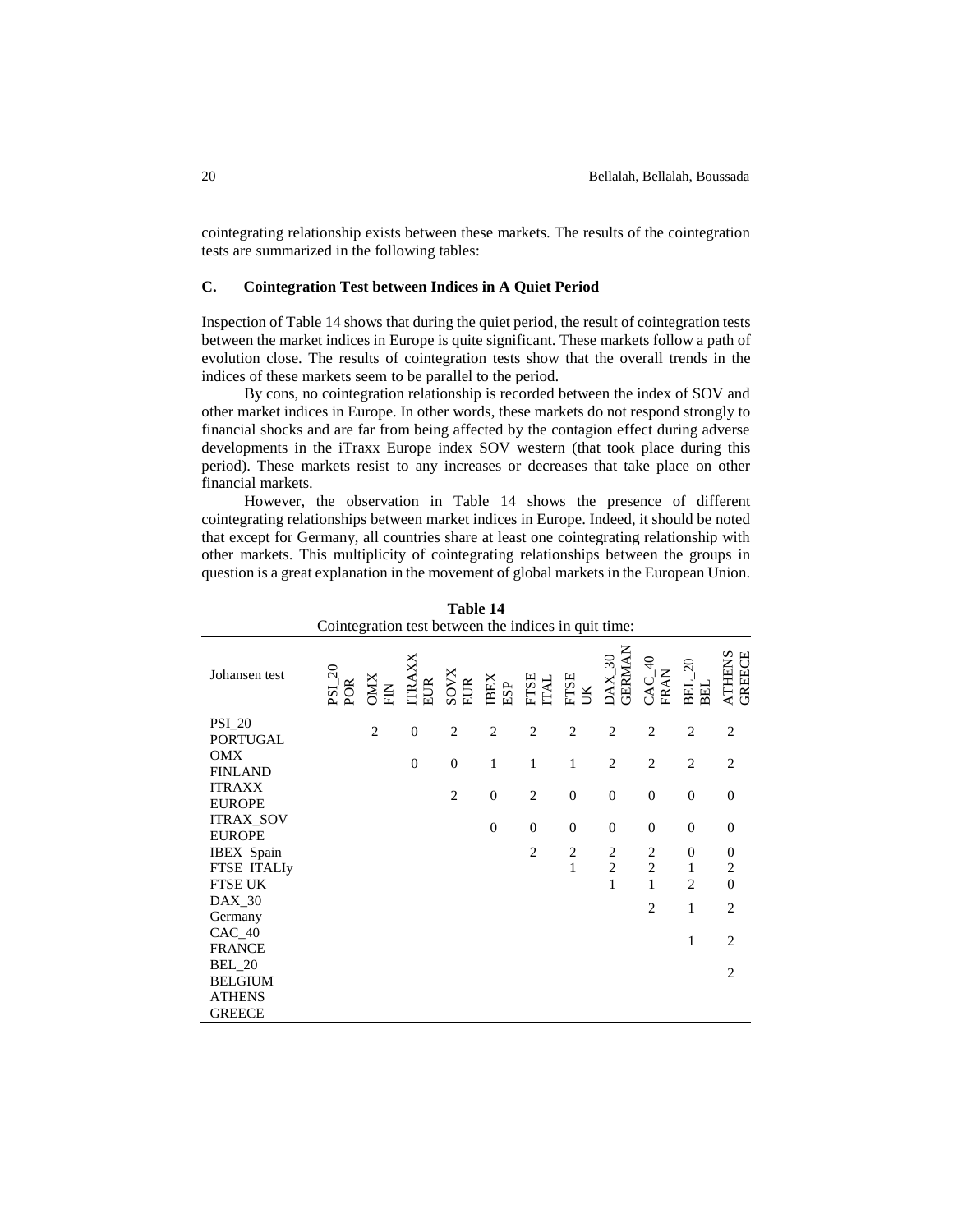The high mobility of capital, the boosting of financial activities for monetary creation, the creation of new financial products and the ease with which the provision of international credits, explain the multiplicity of cointegrating relationships between these groups.

Inspection of Table 15 shows that during the crisis period of the study, the results of cointegration tests between the market indices in Europe are lower than recorded in a quiet period. These markets follow a path of evolution close. The results of cointegration tests reveal that the overall trend in the indices of these markets seems to be parallel to the period.

There has been a change in the results of cointegration relationship between the index recorded SOV and other market indices in Europe index of Greece, Belgium, France and Portugal. In other words, these markets respond more strongly to financial shocks and can be affected by the contagion effect during adverse developments in the iTraxx Europe index SOV western that took place during this period.

The observation of Table 15 shows the presence of different cointegrating relationships between market indices in Europe. And especially among the PIGS countries (Portugal, Italy, Greece and Spain) and they share at least one cointegrating relationship between them. This multiplicity of cointegrating relationships between the groups in question is a great explanation for the effect of the sovereign debt crisis that hit first Greece and other countries like Italy, Spain, Portugal and Ireland.

| 1 avit 15<br>Cointegration test between the indices in times of crisis: |                     |                |                |                |                    |                     |                |                |                |              |                  |
|-------------------------------------------------------------------------|---------------------|----------------|----------------|----------------|--------------------|---------------------|----------------|----------------|----------------|--------------|------------------|
| Johansen test                                                           | <b>PSI20</b><br>POR | OMX<br>FINL    | TRAXX<br>EUR   | SOVX<br>EUR    | <b>IBEX</b><br>ESP | <b>HISE</b><br>ITAL | FTSE<br>UK     | DAX30<br>GERMA | CAC40<br>FRAN  | BEL20<br>BEL | ATHENS<br>GREECE |
| <b>PSI_20</b>                                                           |                     |                |                |                |                    |                     |                |                |                |              |                  |
| <b>PORTUGAL</b>                                                         |                     |                |                |                |                    |                     |                |                |                |              |                  |
| <b>OMX</b>                                                              | $\overline{0}$      |                |                |                |                    |                     |                |                |                |              |                  |
| <b>FINLAND</b>                                                          |                     |                |                |                |                    |                     |                |                |                |              |                  |
| <b>ITRAXX</b>                                                           | 1                   | $\overline{2}$ |                |                |                    |                     |                |                |                |              |                  |
| <b>EUROPE</b>                                                           |                     |                |                |                |                    |                     |                |                |                |              |                  |
| <b>ITRAX_SOV</b><br><b>EUROPE</b>                                       | $\mathbf{1}$        | $\overline{0}$ | 1              |                |                    |                     |                |                |                |              |                  |
| <b>IBEX SPAIN</b>                                                       | 1                   | $\theta$       | 1              | $\Omega$       |                    |                     |                |                |                |              |                  |
| FTSE MIB                                                                |                     |                |                |                |                    |                     |                |                |                |              |                  |
| <b>ITALY</b>                                                            | 1                   | 1              | 1              | $\Omega$       | $\mathbf{1}$       |                     |                |                |                |              |                  |
| FTSE100 UK                                                              | $\mathbf{0}$        | $\overline{2}$ | 2              | $\overline{0}$ | $\overline{c}$     | $\overline{2}$      |                |                |                |              |                  |
| $DAX_30$                                                                | $\mathbf{0}$        | $\theta$       | $\Omega$       | $\Omega$       | $\theta$           | $\overline{0}$      | $\overline{2}$ |                |                |              |                  |
| <b>GERMANY</b>                                                          |                     |                |                |                |                    |                     |                |                |                |              |                  |
| $CAC_40$                                                                | 1                   | $\overline{2}$ | $\overline{2}$ | $\overline{c}$ | $\overline{0}$     | $\mathbf{1}$        | $\theta$       | $\overline{c}$ |                |              |                  |
| <b>FRANCE</b>                                                           |                     |                |                |                |                    |                     |                |                |                |              |                  |
| <b>BEL_20</b>                                                           | 1                   | $\mathbf{1}$   | $\mathbf{1}$   | 1              | $\mathbf{1}$       | $\mathbf{1}$        | $\overline{2}$ | $\mathbf{0}$   | $\mathbf{1}$   |              |                  |
| <b>BELGIUM</b>                                                          |                     |                |                |                |                    |                     |                |                |                |              |                  |
| <b>ATHENS</b>                                                           | 1                   | $\overline{0}$ | 1              | 1              | 1                  | 1                   | $\theta$       | $\mathbf{0}$   | $\overline{0}$ | 1            |                  |
| <b>GREECE</b>                                                           |                     |                |                |                |                    |                     |                |                |                |              |                  |

**Table 15**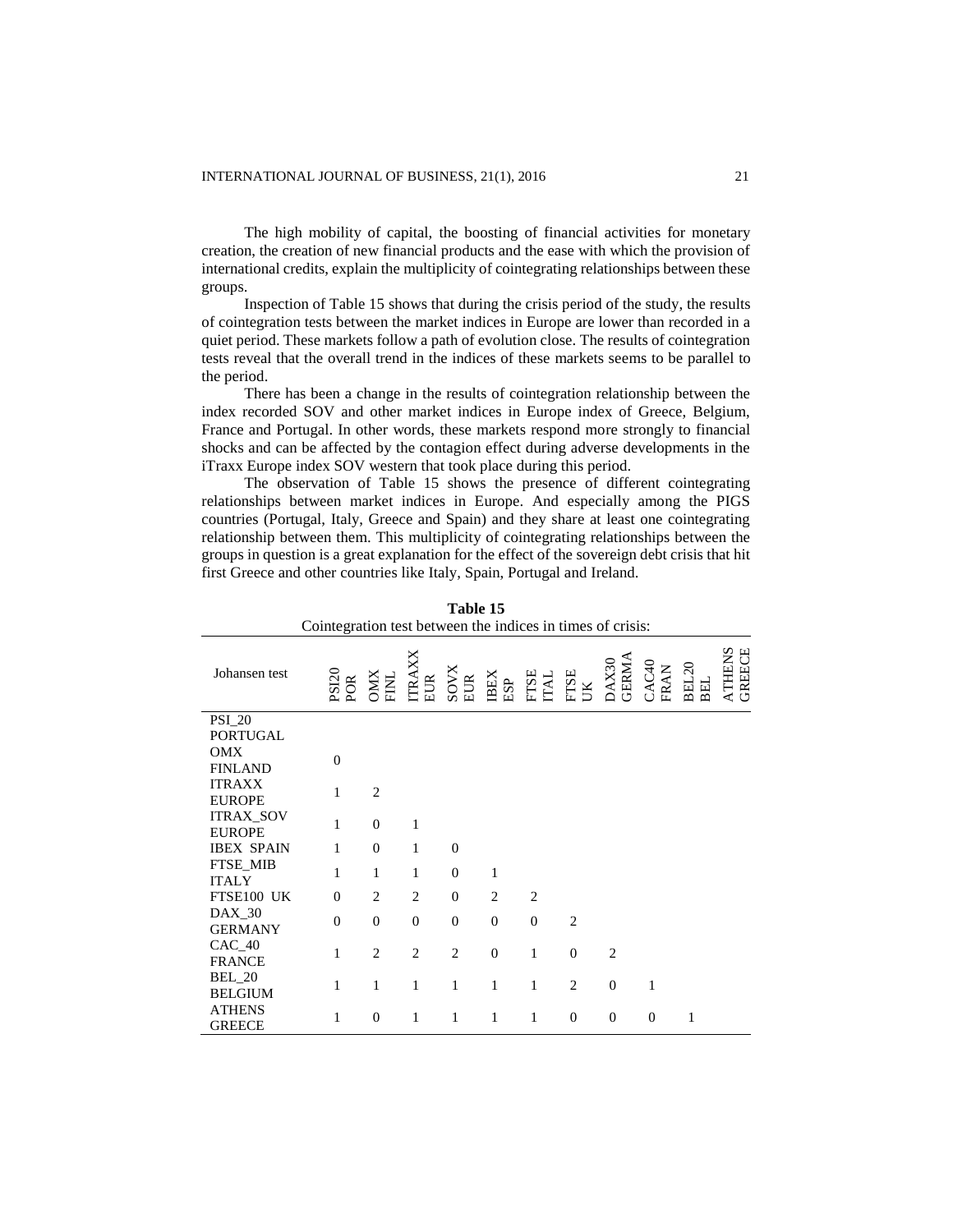The great bond between European Union countries, the boosting of financial activities related to money creation can explain the multiplicity of cointegrating relationships between these different groups.

## **D. The Impulse Response Functions**

Following the implementation of the various cointegration tests on the market indices with SOV iTraxx index, we now come to the heart of the analysis of VAR models. A model which models inherently dynamic relationships between a group of selected variables to characterize a particular economic phenomenon. The pulse analysis will allow determining the influence of a shock related to the evolution of a variable on the other variables of the system. We will test the relative importance of each shock in explaining fluctuations SOV iTraxx index.

The following figures depict the impulse response functions. We look at the effects of the shock of 10 periods (that is to say 10 years). This horizon represents the time required for the variables back to their long-run levels.

The graphs describe the impulse responses of the ITraxx index SOV on different stock market indices in Europe during the crisis of sovereign debt. When the index occurred in Greece, Belgium and Portugal shock, generated results are identical. It is clear that the ITraxx index SOV has no contemporary impact in the first period on these indexes, since the curve departs the origin. But, soon a negative effect beginning of the second period before payback in the sixteenth time to return to its long term.

The case of Germany shows that the impulse response curve departs the origin and effect positive shock occurred on the index. This effect disappears seventh period to return to its long-term.

For Finland, the ITraxx index SOV has no impact on the contemporary OMX 30 index since the impulse response is always zero during the 10 periods. For France and the United Kingdom, we see that the impulse response curve departs the origin, then the negative effect of shock came on the index, this effect continued long-term level.

For Italy and Spain, we see that the impulse response curve departs the origin. Hence, the ITraxx index SOV has no contemporary impact on these indexes. This effect continues until the sixth period, and a positive effect of shock came on the index during the sixth and seventh period, and this effect quickly disappears to return to its long-term level.

The ITraxx index EUROPE reacts with the amplitude more students from other indices. In fact soon the first period, a positive impact on the index results in a positive effect on ITRAXX SOV dice the first period. This effect disappears in the fifth period. During the seventh period, there has been a fall reflecting a negative reaction from the ITraxx index EUROPE.

## **V. CONCLUSION**

We explore the dynamics of the financial sector near the financial crisis for the sovereign debt crisis in Europe. We focus on the mechanism that was at the origin of its amplification and highlight the transmission of shocks to volatility of the sovereign debt crisis in Europe and in particular in Greece. We check empirically contagion by analyzing the evolution of sovereign CDS spreads of countries peripheral Europe, via the DCC GARCH (1 .1) multi varied.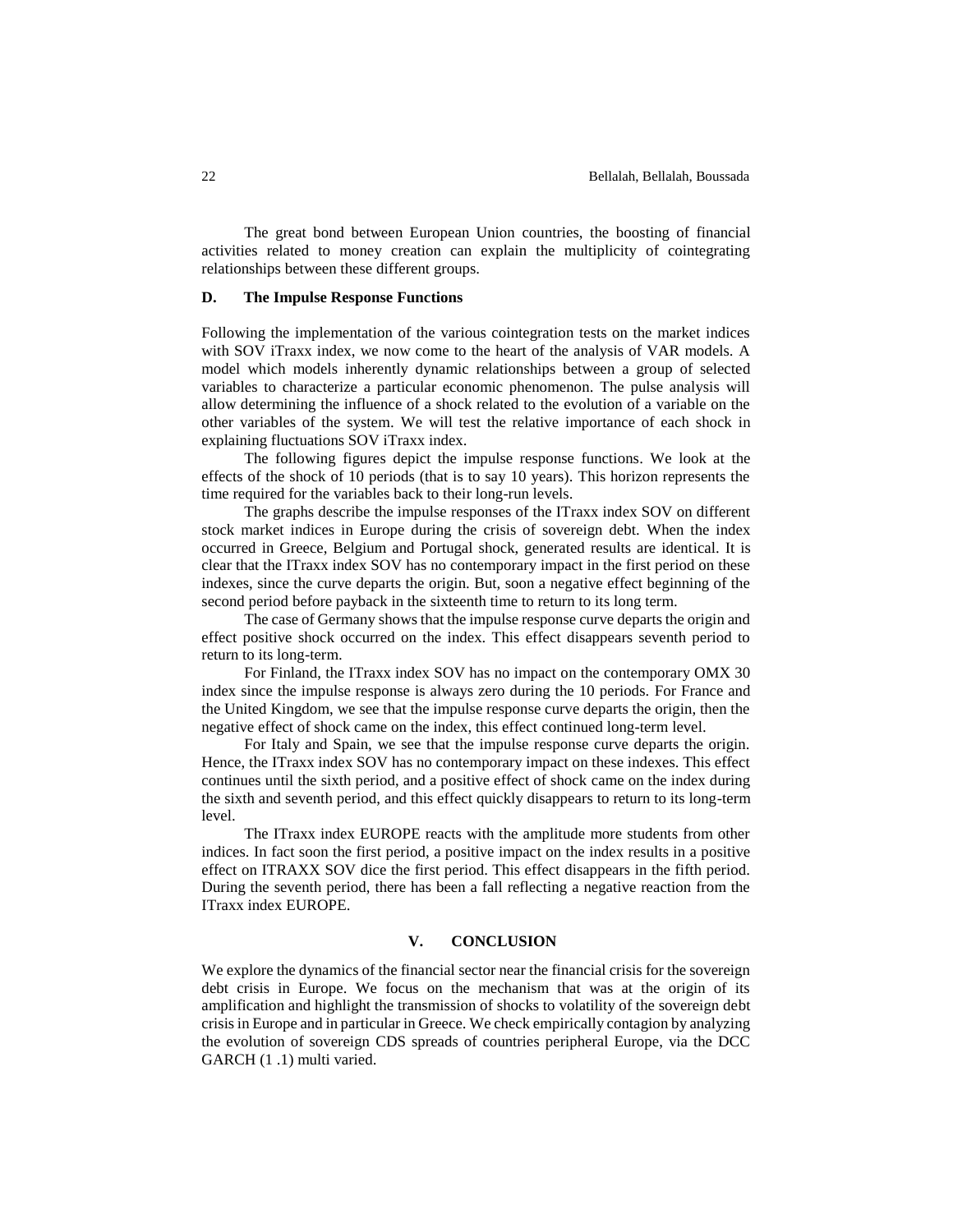

Provided by the author via the Eviews software, version (7.0)

We conduct a second empirical verification of the transmission of shocks to volatility of sovereign debt crisis. We investigate the financial crisis in Europe and the measurement of the magnitude of these shocks transmitted through contagion. We use VAR in conducting the analysis of the results of cointegration tests and impulse functions.

The results emerged from the DCC GARCH model (1.1) allows us to find that the conditional correlation of returns react more similarly to various shocks affecting the CDS markets that recorded in periods of stability. The sovereign debt crisis in Greece clearly had a significant impact on the conditional correlations between the countries of Europe. We can infer that shocks in Europe have a significant influence on the spread of sovereign CDS. There would be compensations (or corrections) effects of both signs positive and negative shocks over the long term.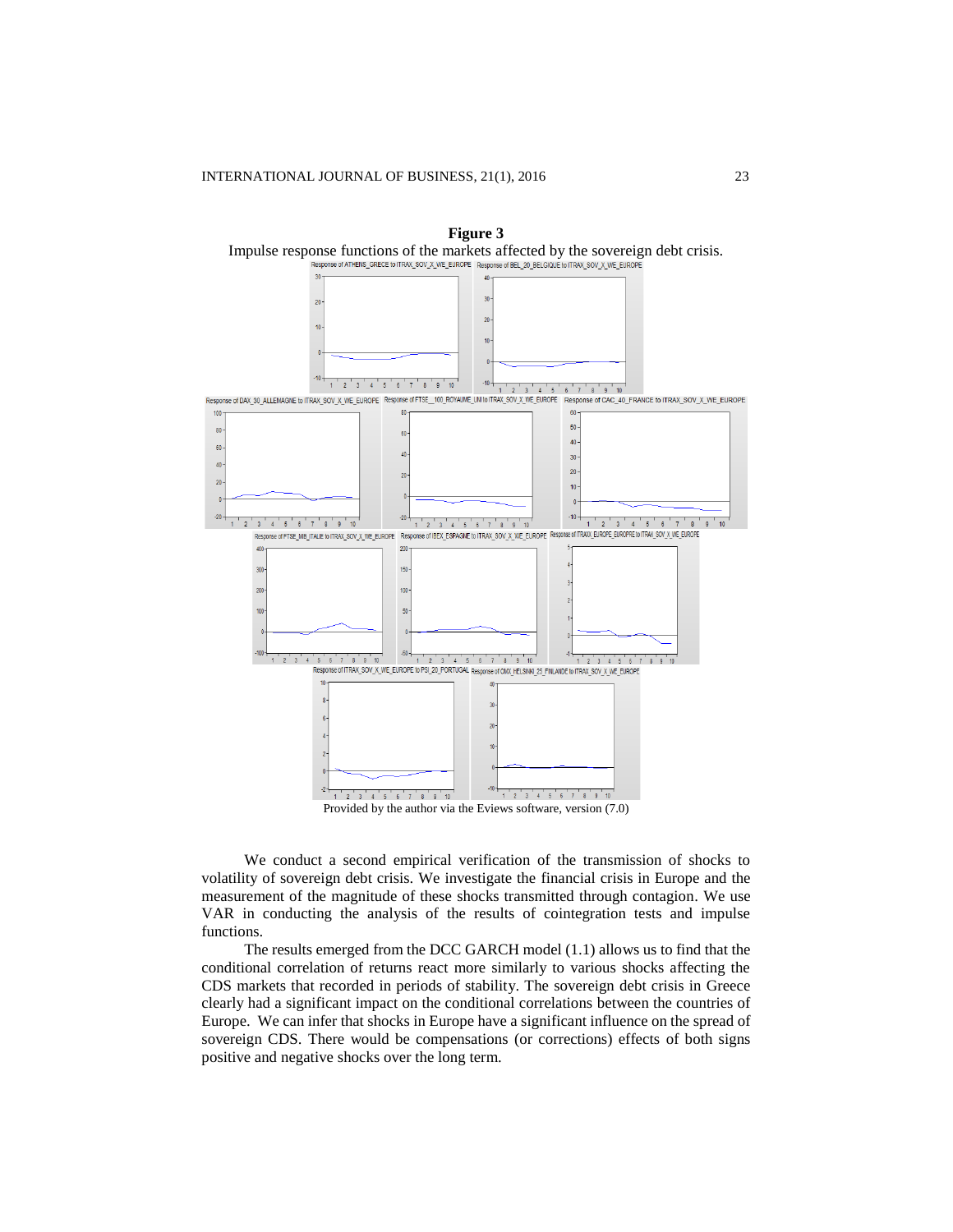We analyze the Johansen co-integration test for market indices. The markets respond more strongly to financial shocks and can be affected by the contagion effect during adverse developments in the ITraxx Europe index SOV western that took place during this period.

Finally, due to the decomposition of the forecast error variance that arises from the impulse response function to detect the impact of a shock on ITRAXXSOV index and its effects on other market indices were have found that the sensitivity indices opposite the index CDS is not the same and differs depending on the market in question and that it depends on the transmission channel especially the degree of dependence of the relevant market.

#### **REFERENCES**

- Alter, A., and A. Beyer, 2014, "The Dynamics of Spillover Effects during the European Sovereign Debt Turmoil", Journal of Banking and Finance, 42, 134-153.
- Bensafta, K., and G. Semedo, 2009, "De la transmission de la volatilité à la contagion entre marchés boursiers: l'éclairage d'un modèle VAR non linéaire avec bris structurels en variance." *L'Actualité économique,* 85(1), 13-76.
- Bensafta, K., and S. Gervasio, 2011, "chocs, chocs de volatilité et contagion entre les marchés boursiers application d'un modèle icss-mgarch." revue économique, 2011/2, 62, 277-311. doi : 10.3917/reco.622.0277.
- Blundell-Wignall, A., 2012, "Solving the Financial and Sovereign Debt Crisis in Europe." *OECD Journal: Financial Market Trends,* 2011(2), 201-224.
- Bollerslev, T., R. Engle, and J. Wooldridge, 1988, "A Capital Asset Pricing Model with Time-Varying Covariances," *Journal of Political Economy*, 96: 116-131.
- Cohen, É., 2012, "L'euro à l'épreuve de la crise des dettes souveraines." *Politique étrangère,* (1), 23-38.
- Engle, R., 2002, "Dynamic Conditional Correlation: A Simple Class of Multivariate Generalized Autoregressive Conditional Heteroskedasticity Models." *Journal of Business and Economic Statistics,* 20(3), 339-350.
- Engle, R., and T. Bollerslev, 1986, "Modelling the Persistence of Conditional Variances." *Econometric reviews,* 5(1), 1-50.
- Engle, R., and K. Sheppard, 2001, "Theoretical and Empirical Properties of Dynamic Conditional Correlation Multivariate GARCH," *National Bureau Economic Research*, working paper, No 8554.
- Eun, C., and S. Shim, 1989, "International Transmission of Stock Market Movements," *Journal of Financial and Quantitative Analysis*, 24, 241-256.
- Forbes, K., and R. Rigobon, 2002, "No Contagion, Only Interdependence: Measuring Stock Market Comovements," *Journal of Finance*, 57(5), 2223-2261.
- Hamao, Y., R. Masulis, and V. Ng, 1990, "Correlations in Price Changes and Volatility across International Stock Markets." *Review of Financial Studies,* 3(2), 281-307.
- Jean-François, L., 2010, "rapport de risque systémique" Avril 2010, Ministère de l'économie, de l'industrie et de l'emploi
- Johansen, S., 1991, "Estimation and Hypothesis Testing of Cointegration Vectors in Gaussian Vector Autoregressive Models," *Econometrica*, 59(6), 1551–1580.
- Kaminsky, G.L., and C.M. Reinhart, 2000, "On Crises, Contagion, and Confusion." *Journal of international Economics,* 51(1), 145-168.